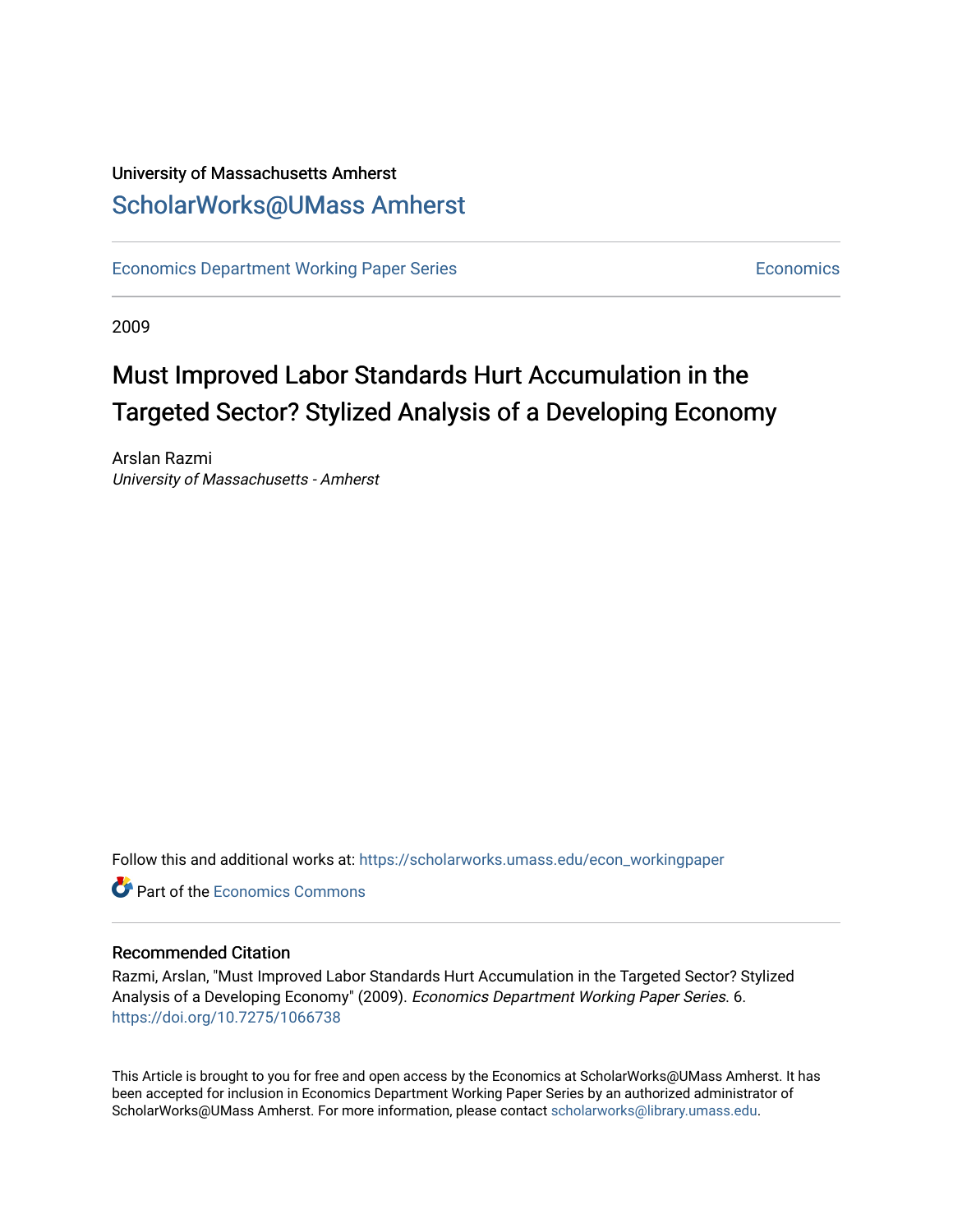# **DEPARTMENT OF ECONOMICS**

## **Working Paper**

**Must Improved Labor Standards Hurt Accumulation in the Targeted Sector? Stylized Analysis of a Developing Economy** 

by

Arslan Razmi

Working Paper 2009-09



## **UNIVERSITY OF MASSACHUSETTS AMHERST**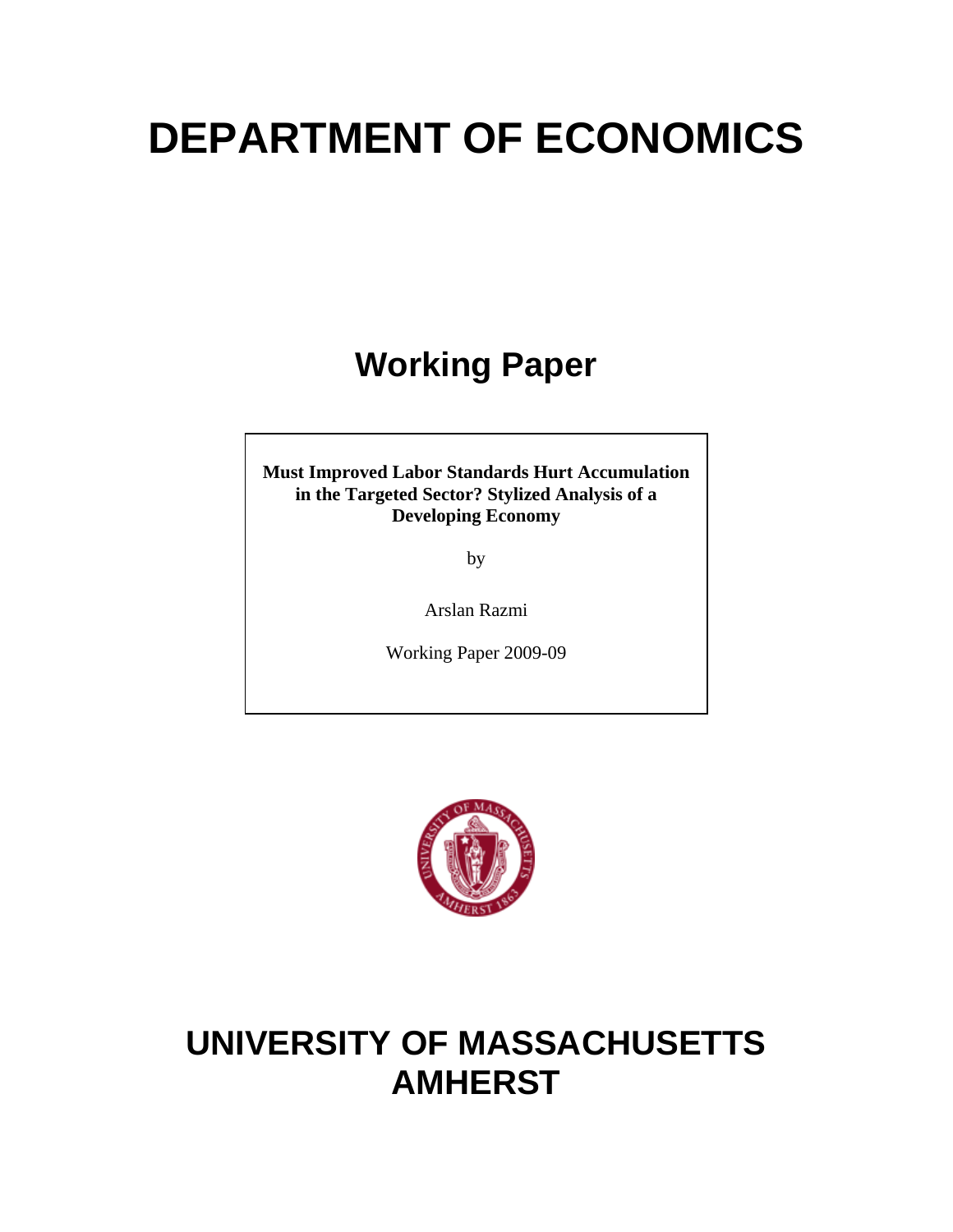## Must Improved Labor Standards Hurt Accumulation in the Targeted Sector? Stylized Analysis of a Developing Economy

Arslan Razmi University of Massachusetts

August 11, 2009

#### Abstract

This paper analyzes a stylized small open economy. The analysis classifies the economy into two tradable output-producing sectors: a manufacturing sector and a (mainly tourism-related) services sector. Assuming sectoral differences based on stylized facts, we explore the impact of higher labor standards in the manufacturing sector on the long-term prospects of the economy using comparative dynamic exercises to analyze changes in output, foreign direct investment, relative prices, sectoral distribution, and accumulation. We find, in particular, that imposing higher standards across the manufacturing sector could, in the long run, shift the structure of the domestic economy in favor of that sector.

## 1 Introduction and Motivation

Debates surrounding the issue of labor standards have acquired a prominent place in economics literature in recent years. The analysis typically focuses on issues of trade, external competitiveness, and short-run effects on foreign direct investment. This paper analyzes a stylized small open economy to explore labor standards-related issues from the perspective of long-run accumulation.

Although this paper is purely theoretical in nature, the structure of the model and some of the stylized assumptions are broadly inspired by the Cambodian economy. Cambodia is currently part of a pioneering effort called the ìBetter Factories Programîmanaged by the International Labor Organization (ILO) in collaboration with other international organizations. Under this program, Cambodian apparel exporters are provided an incentive to improve their working conditions by facilitating access to international buyers  $-$  who make

<sup>824</sup> Thompson Hall, University of Massachusetts, Amherst, MA 01003; email: arazmi@econs.umass.edu; fax: (413) 545-2921.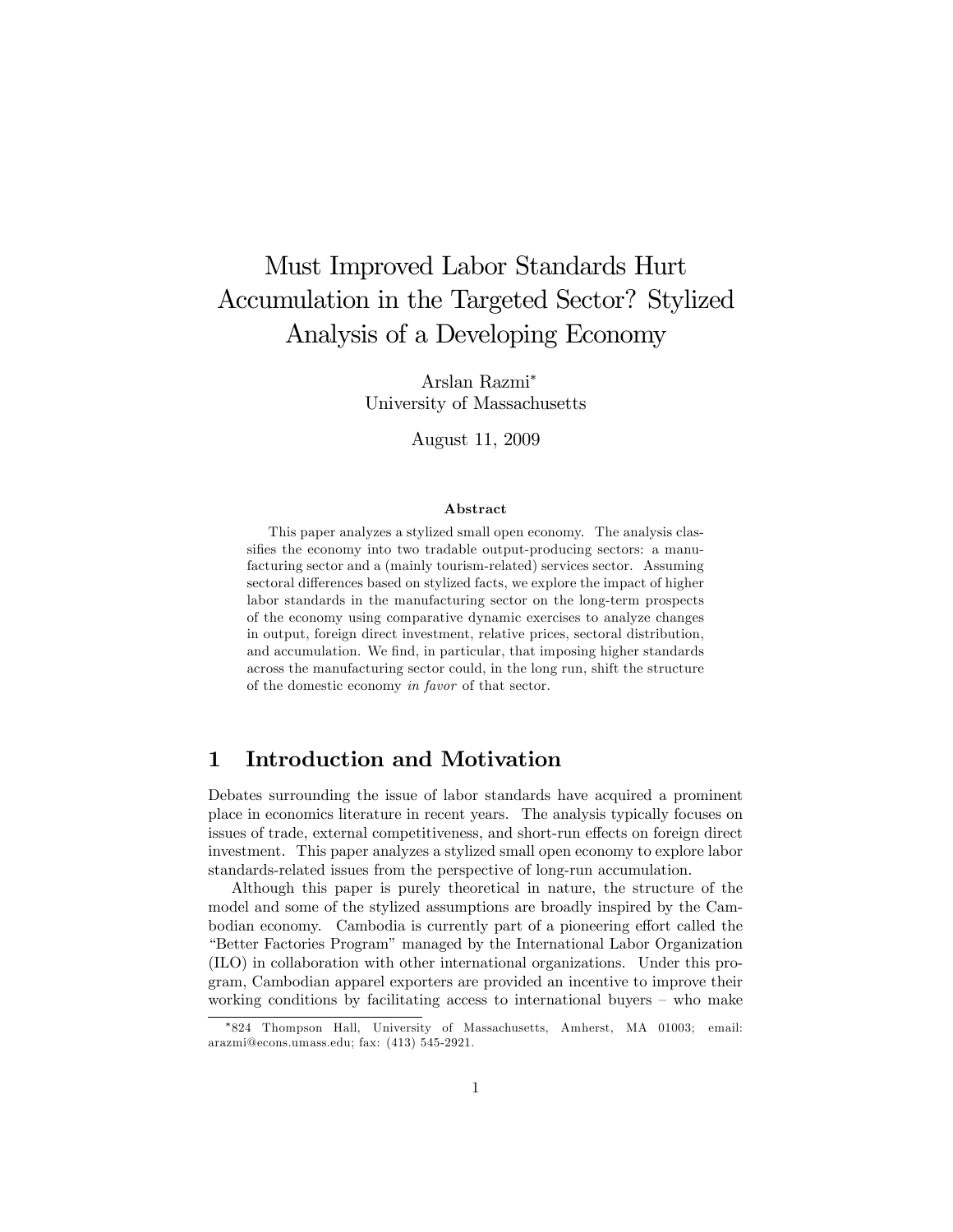sourcing decisions  $-$  in return for demonstrated improvements. What are the likely effects of such a program in the small developing economy context? The answer depends on, among other things, what happens to the rest of the economy such as the services sector, where a similar program would likely be much harder to implement given organizational and monitoring barriers. Insofar as one or the other sector is associated with greater scope for productivity growth, the resulting consequences for the composition of accumulation between manufacturing and services may determine the path of output and productivity growth over the long-run.

Ever since its recovery began in the post-Khmer Rouge period, the Cambodian economy has undergone major structural changes. To take a few indicators, trade has increased as a proportion of GDP from 69 percent in 1996 to 139 percent in 2006. Manufactured exports are now almost 98 percent of total merchandise exports. Moreover, of these, textiles and garments constitute almost three-fourths.<sup>1</sup> Much of the manufactured exports originate from import-intensive, vertically integrated international supply chains where profit margins are thin and most of the value addition takes place outside Cambodia. Input-output analysis of three South East Asian economies, Cambodia, Vietnam, and Thailand by AREES Study Group (2009) suggests that the industrial sector tends to use domestic and imported intermediate inputs much more intensively than services and agriculture. For example, in Cambodia, the intermediate input requirement per unit of gross industrial output is 58 percent compared to 42 percent for the entire economy. Moreover, the merchandise exported (e.g., labor-intensive apparel) is mainly of a nature for which close substitutes are easily available from international markets. Cambodia has also seen its trade in services grow rapidly to a point where it now constitutes almost 30 percent of GDP. International tourism exports alone account for a quarter of total exports of goods and services. Of these, travel and transportation constitute almost 90 percent, according to World Trade Organization (2008).

Cambodia has also experienced a remarkable surge in inflows of foreign direct investment (FDI). Initially a significant proportion of this FDI went into the tourism-related services sector but the manufacturing sector has experienced the lionís share over the past few years. Cuyvers et al. (2008) report that over 1994-2004, 43 percent of realized FDI occurred in the manufacturing sector. The garment sector attracted more than half of this FDI. In recent years the sectoral composition has become more lop-sided in favor of manufacturing, mainly garments. For example, according to Asian Development Bank (2006), the manufacturing share of approved FDI projects was 60 percent in 2005. This FDI has more than offset current account deficits in recent years. For example, according to our calculations based on the World Bank's World Development Indicators database, the average FDI to current account ratio was 1.1 over the period 2000-07. The portfolio balance (debt and securities) to current account ratio, on the other hand, was only about 0.04.<sup>2</sup>

<sup>&</sup>lt;sup>1</sup>Although the garment sub-sector, which is much more labor-intensive than the textile one, heavily dominates.

 $2$ <sup>2</sup>Official reserve transactions and "errors and omissions" account for the remainder.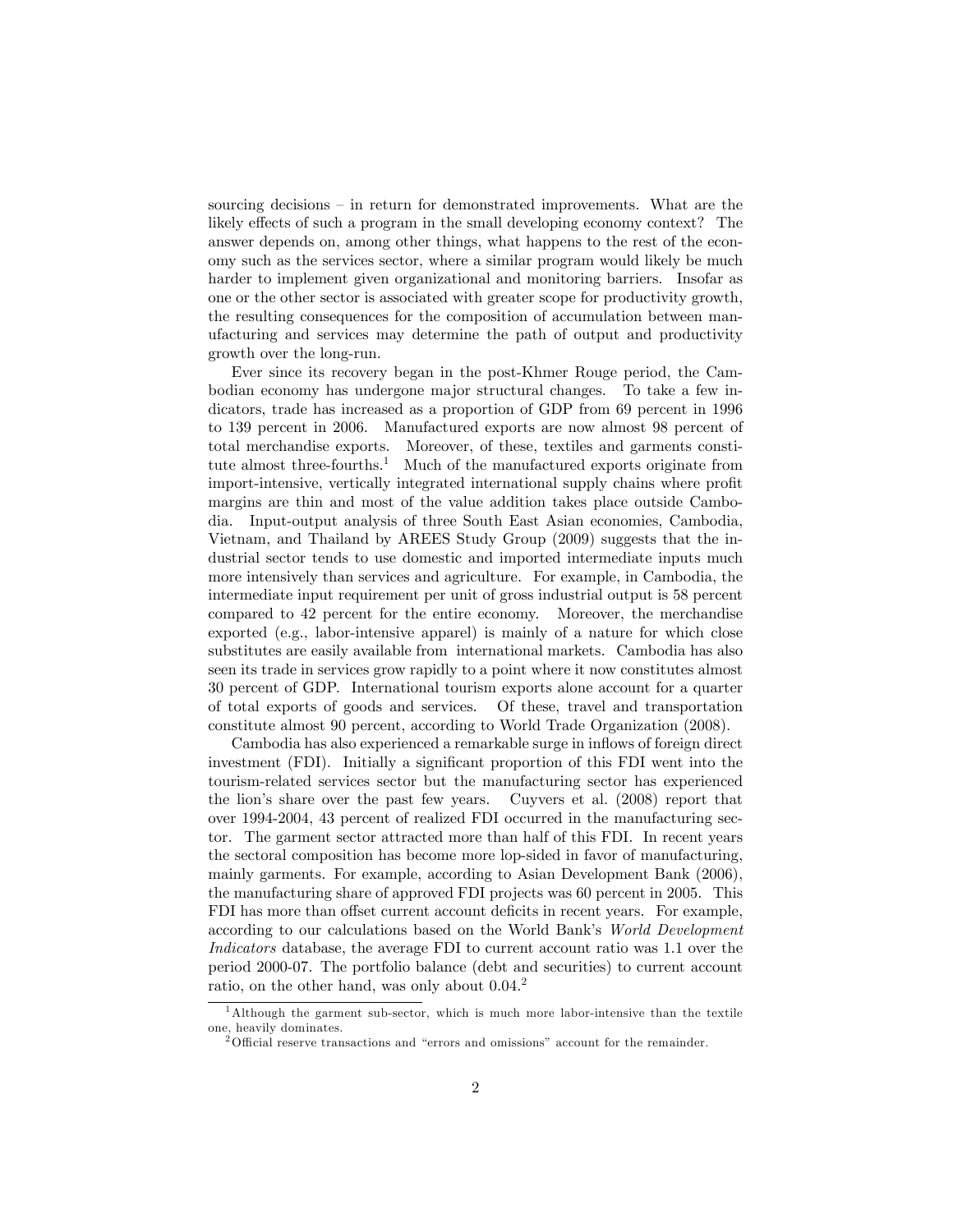These features of the economy, along with the presence of a highly dollarized urban segment existing side by side with a domestic currency (riel)-based "traditional" sector that mainly produces agricultural products and non-tradables, makes Cambodia an interesting economy to analyze in the sense that it encourages us to introduce structural nuances into the traditional small country open economy models. Given the main objective of our analysis, we focus on the tradable goods sector, which, since it competes with the rest of the world, is often seen as the one where the presumed negative consequences of labor standards hit the hardest.<sup>3</sup> We do this by considering a two sector economy in which both sectors produce output that is tradable, although different in crucial respects (see section 2.1 below). We then explore the implications of raising labor standards.

Our results, once the (labor standards-adjusted) profit rates equalize at the new steady-state, depend upon whether the standards are imposed in the foreign- or domestically-owned segment of the manufacturing sector. In the former case, we find that the stock of foreign-owned capital declines over time while that of domestically-owned manufacturing capital relative to that of services capital rises. In the latter case, on the other hand, the stock of foreign capital rises and the composition of domestically-owned capital shifts toward services. Less intuitively, when standards are applied across the entire manufacturing sector, the stock of domestically-owned manufacturing capital relative to that of services rises. This result arises from the real depreciation caused by capital outflows that follow higher labor standards, which in turn improves the relative profitability of the manufacturing sector. Thus, our results suggest that contrary to the intense fears expressed by some, higher labor standards need not impact negatively the overall stock of capital in the targeted sector.

Existing literature has devoted substantial attention to trade-labor standard linkages, especially in the context of small open economies (a term that applies essentially to most developing economies barring perhaps a few oil and primary commodity producers).<sup>4</sup> Issues surrounding the role of foreign direct investment and transnational corporations in promoting or undermining labor standards have also generated much energetic debate.<sup>5</sup> Although labor standards impact exports in our model, our main contribution is to analyze the issue of labor standards in a stylized macroeconomic framework from the perspective of long-run accumulation, inter-sectoral distribution, and structural change. In doing so, we do not attempt to provide an in-depth analysis of the impact of labor standards in terms of social welfare but focus narrowly instead on the structural evolution of the economy. In particular, we analyze the consequences of higher labor standards in terms of possible effects on the share of

<sup>3</sup>Moreover, the manufacturing sector is where the labor standards are currently being monitored in Cambodia. Another reason for emphasizing the traded sectors is that the ìwarm glowî e§ect (Gibson, 2005) for consumers in the industrialized world is an important driver behind world-wide efforts to monitor labor standards. Non-traded goods, by definition, do not make an appearance in the consumption baskets of these consumers.

<sup>4</sup> See, for example, Martin and Maskus (2001) and Maskus (1997). Brown (2000) and Singh (2003) provide comprehensive surveys of related literature.

 $5$  See, for example, Busse  $(2002)$ .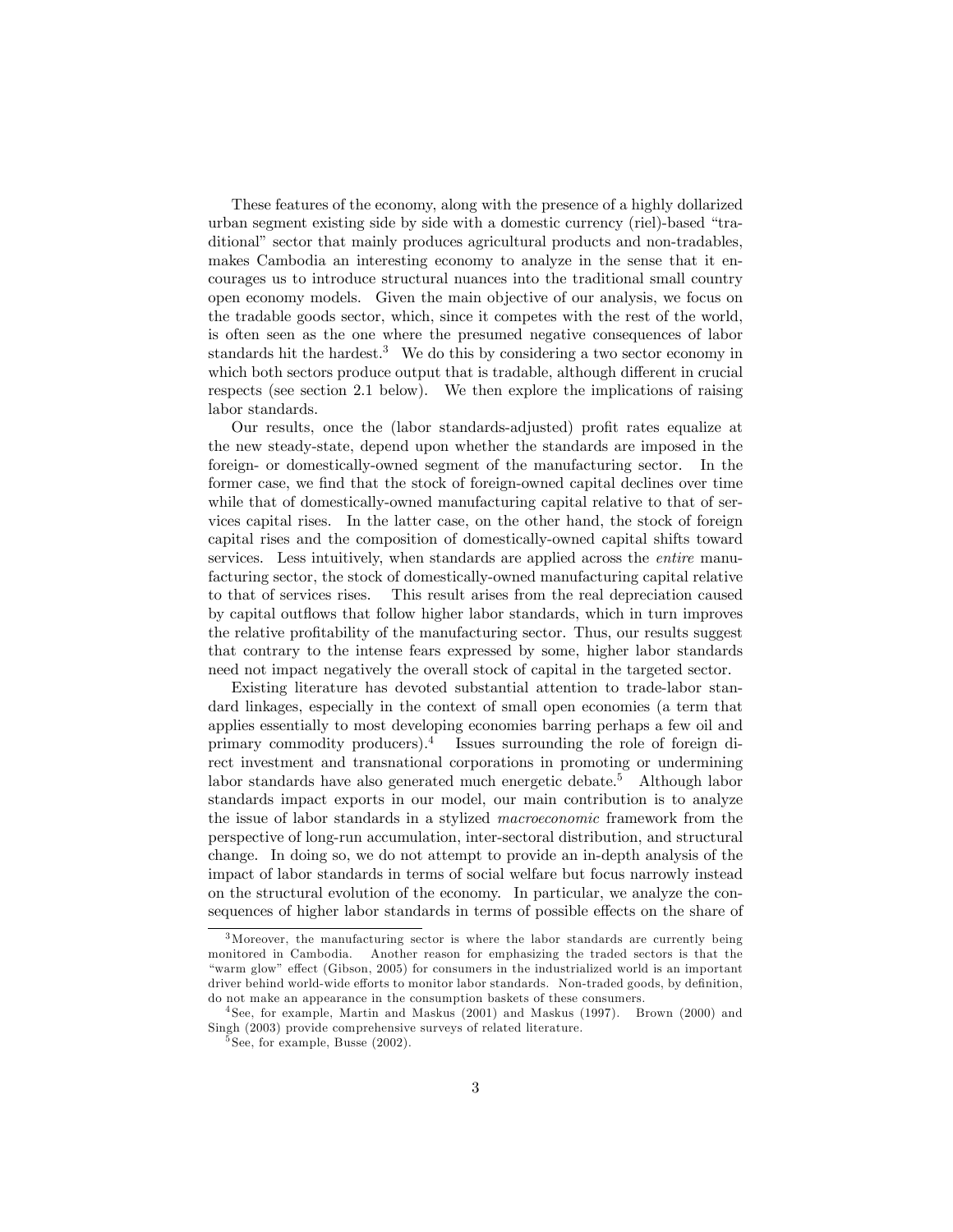foreign- versus domestically-owned capital stocks and of the composition of the domestic capital stock in terms of manufactures versus services.

A significant strand of development literature has emphasized the "special" nature of the manufacturing sector insofar as it is a greater source of learning, scale economies, and dynamic gains from trade.<sup>6</sup> To the extent that this is true, our findings, which are driven in part by plausible assumptions about behavioral differences between domestic and international investors, have interesting implications for the long-run developmental path of the economy.

The next section begins by introducing some of the key features of our model. Section 2.2 then develops the basic framework. Sections 2.3 and 2.4 present the medium-run comparative statics and explore the dynamics of higher labor standards. Finally, Section 3 concludes.

## 2 The Analytics

#### 2.1 Key Features

Some of the key structural features of our stylized economy include:

 Two tradable output-producing (or simply tradable) sectors, including a manufacturing sector (the M-sector) and a services sector (the S-sector).

 $6$  See, for example, Cypher and Dietz (2008) for a discussion of the domestic technological learning capacity that arises from exporting manufactures. See also Lall (1998) and Lall (2000) for insightful discussions of the manufacturing export-development nexus in developing countries. In a recent study, Rodrik (2008) hypothesizes that tradable goods (especially manufacturing) suffer disproportionately from the market failures that constitute a binding constraint on low-income country growth. While the positive link between exports and productivity (the so-called "export premium") is well-established empirically, evidence on the direction of causation is more mixed. Exporters may be more productive due to a process of self-selection whereby only the more productive Örms begin exporting or it could be due to intense international competition or other factors leading to productivity enhancements under the broad rubric of "learning-by-exporting.". Notice that since the knowledge gained from exporting diffuses quickly across exporters and non-exporters as a result of inter-firm labor mobility and business exchanges, the second channel is likely to be harder to econometrically detect. Nevertheless, in an econometric study of nine African countries, Van Biesebroeck (2005) Önds evidence of manufactured exports resulting in productivity growth. The study shows that the presence of scale economies plays an important role in this regard. Credit constraints and contract enforcement issues prevent firms that only produce for the domestic market from fully exploiting this channel. These problems are likely to be more relevant for developing countries, as are the potential gains from imitation. De Loecker (2007) finds in an empirical study of the Slovenian manufacturing sector that export entrants become more productive once they start exporting. Moreover, the productivity gains are higher for firms exporting towards high income regions (i.e., North America and Europe). In a study of British manufacturing firms, Greenaway and Kneller (2007) find that exporting firms experience productivity growth relative to non-exporters. However, the magnitude of divergence across industries appears to be driven by differences in the scope for learning. The export effect is greater, for example, if the distance to the technological frontier is large. Thus, the export effect should generally be larger for low income countries. Among other recent studies, see also Hiep and Ohta (2009) for the case of Vietnamese manufacturing firms, Mahadevan (2007) for Malaysia, and Ogunleye and Ayeni (2008) for Nigeria. Aw et al. (2000), on the other hand, find little evidence for the learning-by-exporting hypothesis for Taiwan or Korea. See Wagner (2007) for a comprehensive survey of studies of the learning-by-exporting channel.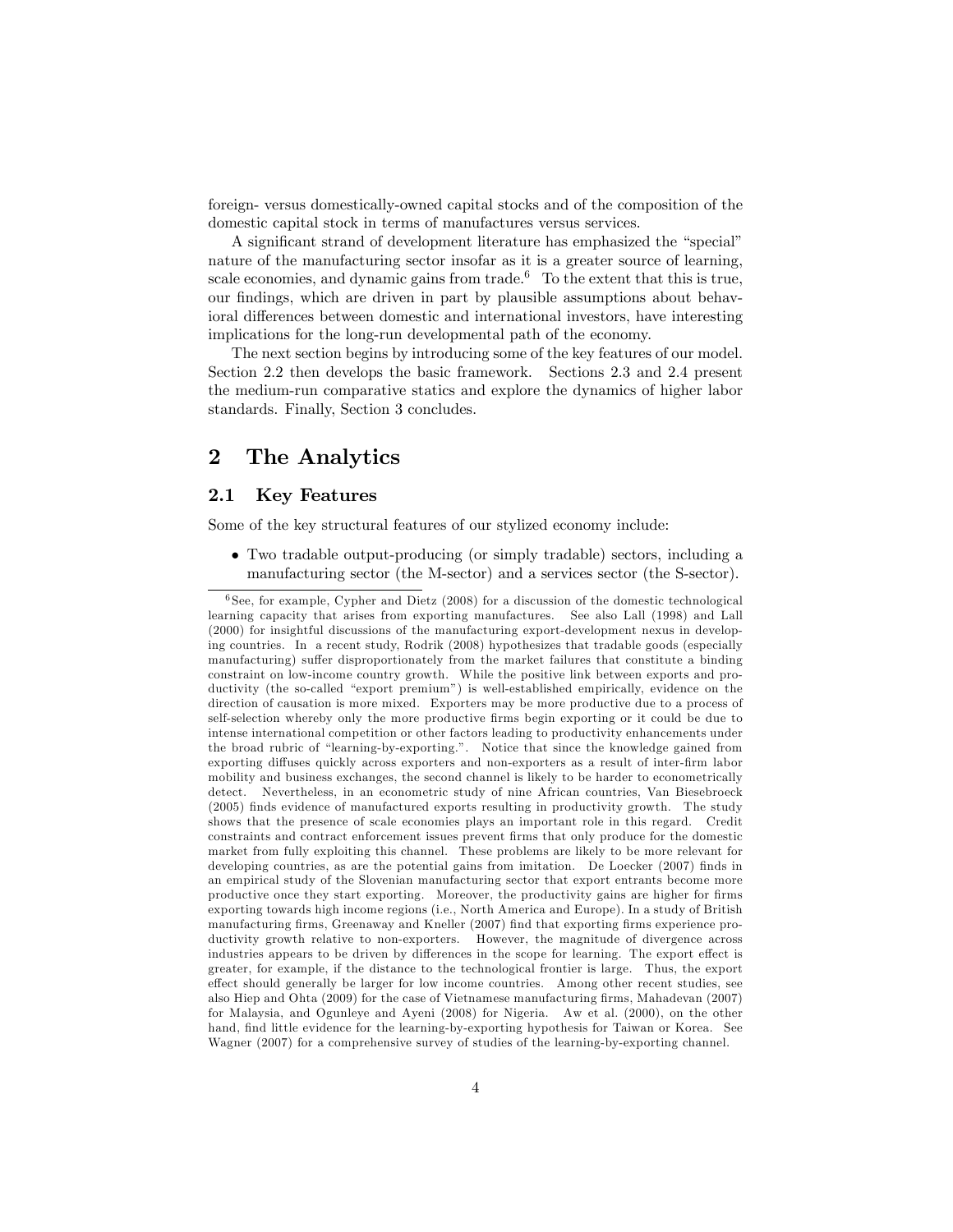- To reflect Cambodia's dollarization, all prices are expressed in terms of the international currency. Moreover, the excessive degree of dollarization suggests that monetary policy-related features can be abstracted away from without much loss.
- Infinitely elastic international demand for manufactures (the small open economy assumption) and a downward-sloping demand curve for exports of services. The former assumption reflects the hypothesis that, in the long run, there is no reason why the demand for a good should depend significantly on the country of origin, especially if the good is a relatively less sophisticated product that is produced for vertical supply chains and can rather easily be produced to the same specifications in many countries. The latter assumption reflects the brand product nature of Cambodia's tourism offerings, and the reluctance of tourists at the margin to change their travel destination in response to relative price changes.<sup>7</sup>
- Compositional adjustment between exports and domestic consumption in the M-sector and relative price adjustment in the S-sector.
- Manufactures use imported intermediate inputs. This reflects the fact that, as noted in section 1, Cambodian exports are largely vertically integrated into international production networks.
- Manufactured exports are characterized by learning-by-doing, knowledge spillovers, and productivity enhancements due to intense international competition. A simple way to capture this is to assume that labor productivity in the manufacturing sector is a positive function of exports in the medium and long runs.
- Domestic demand for manufactures originates both from workers and domestic capitalists, while demand for tradable services originates in addition from foreign capitalists. Also, domestic residents spend most of their income on manufactures. These simplifying assumptions originate in the fact that almost 90 percent of exportable services in Cambodia consist of hotels and restaurants and tourism-related services, which are not likely, on average, to constitute a large part of domestic expenditure.
- FDI (which is the only form of foreign capital in the economy) flows into the manufacturing sector. Although Cambodia attracts FDI in the services sector, as discussed in section 1, the largest inflows in recent years have been to the industrial sector. We, therefore, ignore services FDI for the sake of simplification.
- Labor and capital are perfectly mobile between the sectors. Moreover,

<sup>&</sup>lt;sup>7</sup>In other words, the historical heritage and tourist attractions present in one country are not perfect substitutes for those on offer by another.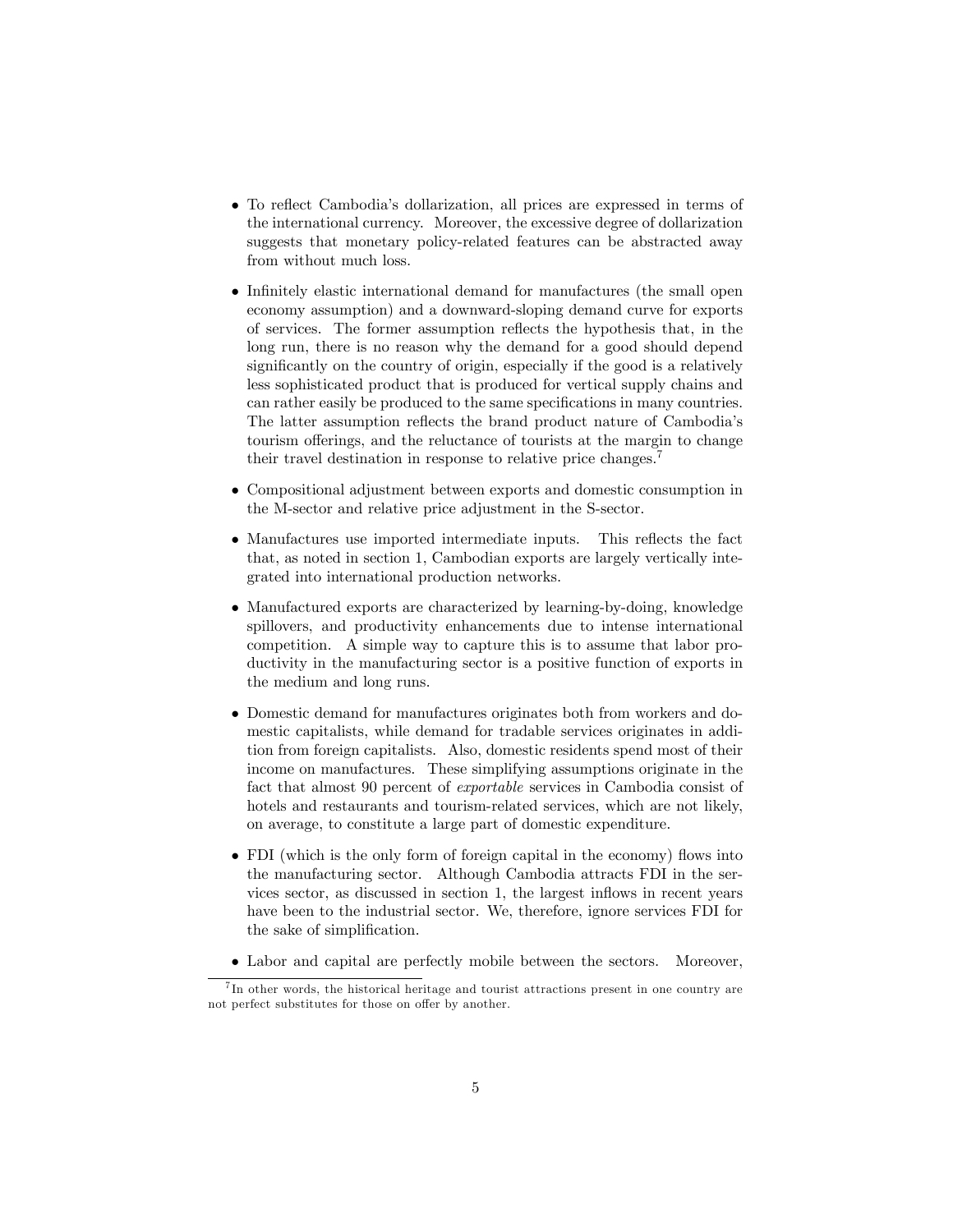an open capital account means that capital is also mobile internationally.<sup>8</sup> Given the widespread presence of un- and under-employment, we assume constant nominal wages (and hence constant real wages in terms of the main consumption good).<sup>9</sup>

 $\bullet$  For simplicity, the non-tradable sector and the government are ignored.<sup>10</sup> This allows us to focus on the sectors of direct interest.

#### 2.2 Basic Framework

In light of the features described in the previous sub-section, we can write down several identities and behavioral specifications. In the following sections, the subscript i refers to sectors  $(i = M, S)$  and the subscript j to domestic and foreign ownership  $(j = d, f)$ .

#### Price Identities

The per unit price of manufacturing and services output,  $P^*$  and  $P_S$ , respectively, can be expressed as follows:

$$
P^* = Wa_M + \frac{P^* r_M}{v_M} + P^* b \tag{1}
$$

$$
P_S = Wa_S + \frac{r_S P^*}{v_S} \tag{2}
$$

where  $P^*$  = the (dollar) price of all domestically manufactured and imported (intermediate or capital) goods,  $W =$  the nominal wage in dollars,  $a_i =$  the unit labor coefficient (i.e., the amount of labor required to produce one unit of output),  $b =$  the unit intermediate input requirement for the M-sector, and  $r_i$ = the sectoral profit rate (per unit of capital stock). Finally,  $v_i = Q_i/K_i$  is the rate of capacity utilization, where  $K_i$  and  $Q_i$  denote total sectoral capital stocks and outputs, respectively. Table 1 provides summarized definitions of the variables. Given the long-run nature of our model we assume full (or constant) capacity utilization in both sectors so that  $v_i = v_{i,\text{max}}$ . A simple way to capture learning-by-doing effects and knowledge spillovers arising out of manufactured exports to the rest of the world, is to specify labor productivity as a function of the total volume of these exports,  $X_M$ .

$$
a_M = a_M(X_M); \ a'_M < 0 \tag{1a}
$$

<sup>8</sup>Although domestic assets are not necessarily perfect substitutes for international assets. We ignore the risk premium that is likely associated with Cambodian assets. An exogenous risk premium will not qualitatively affect our results.

 $9$ However, as we see below, the distributional *shares* are not constant. Also, workers who can find a job in the manufacturing sector will presumably prefer to work there due to the presence of labor standards and better amenities in the urban industrial areas. The capital stock in each sector, however, acts as a constraint on employment.

 $10$  The latter assumption is a reflection of the stylized fact that a major proportion of government spending typically falls on non-tradables such as administration and infrastructure.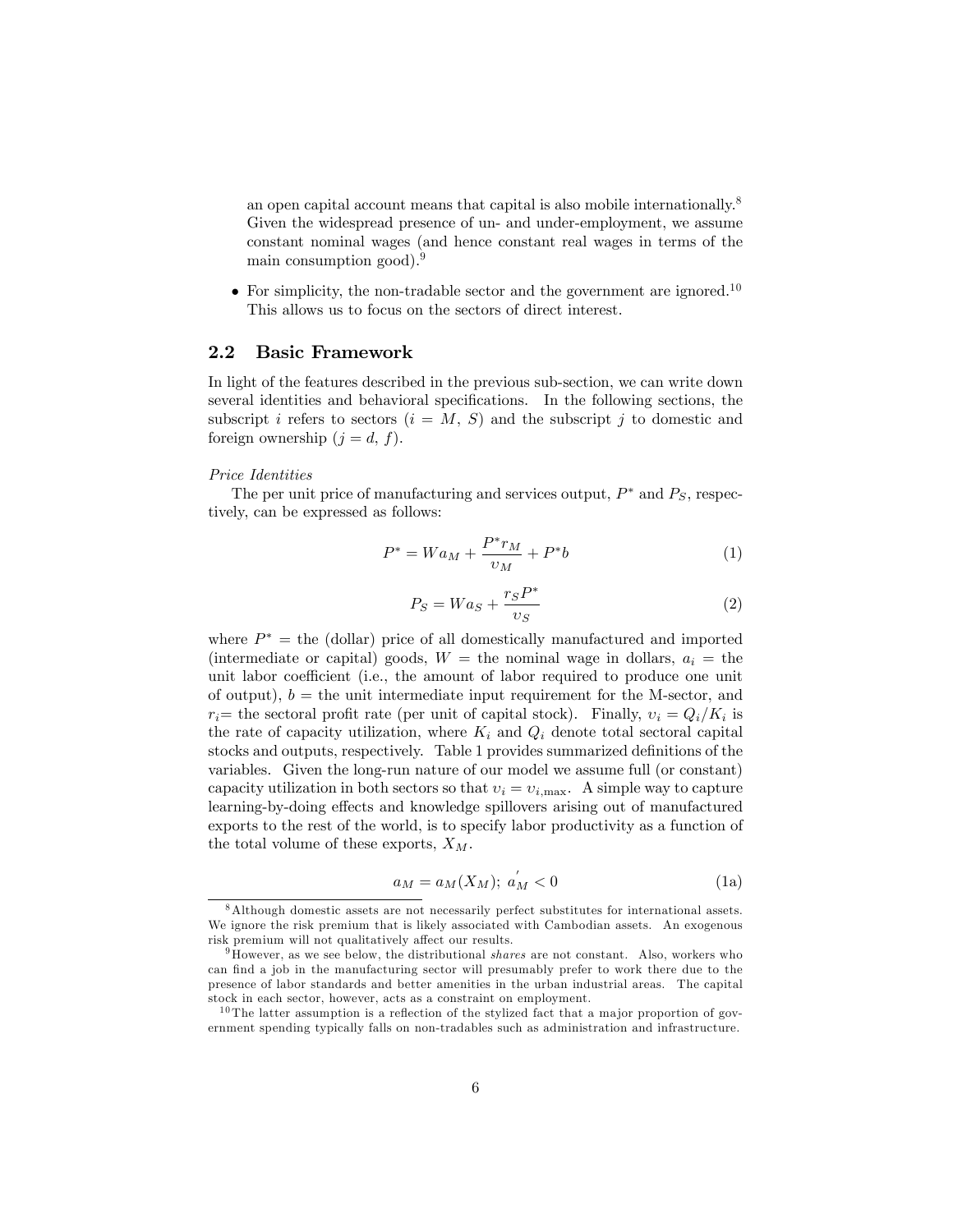#### Quantitative Identities

Let  $C_i$  and  $X_i$  represent, respectively, the consumption and exports of the associated good. Then,

$$
X_M = Q_M - C_M \tag{3}
$$

$$
Q_S = C_S + X_S \tag{4}
$$

Equation  $(3)$  reflects the infinitely elastic nature of international demand for Cambodiaís manufactures.

#### Profit Rates

The profit rate per unit of capital stock in manufacturing can be derived from equation (1).

$$
r_M = \pi_M v_M \tag{5}
$$

where  $\pi_M (= 1 - b - wa_M)$  is the profit share of manufacturing output while w  $(= W/P^*)$  is the real wage in terms of the workers' main consumption good (or the real consumption wage). Similarly, using  $p_S = \frac{P_S}{P^*}$  to denote the price of services relative to that of manufactures, and  $\pi_S = 1 - w a_S/p_S$  to denote the profit share of services output, yields,

$$
r_S = p_S \pi_S v_S \tag{6}
$$

Since  $P^*$  is given,  $p_S$  is also a measure of the real exchange rate so that an increase in  $p_S$  corresponds to a real appreciation.<sup>11</sup>

#### Consumption spending

Workers and domestic capitalists spend on manufactures and (lodging, transportation, and other tourism-related) services in constant proportions. In addition, foreign capitalists investing in the country also consume services. Using  $R_d$ ,  $R_f$ , and N to denote total domestic profits, foreign profits, and employment, respectively, total nominal expenditures on the two goods can be written

$$
P^*C_M = \alpha[(1-s)R_d + WN] \tag{7}
$$

$$
P_S C_S = (1 - \alpha)[(1 - s)R_d + (1 - \gamma)R_f + WN]
$$
\n(8)

where  $\alpha$  is the proportion of unsaved domestic income spent on the consumption of manufactures, s represents the domestic savings rate out of profits, and  $\gamma$  is the proportion of foreign profits repatriated. Given the nature of the services sector  $\alpha$  is likely to be quite high.

 $11$ Put differently, if the aggregate domestic price level P is defined as a weighted function of output prices, so that  $P = (P^*)^{\alpha} P_S^{1-\alpha}$ , then the domestic aggregate price level relative to the foreign price level is given by  $(P^*)^{\alpha} P_S^{1-\alpha}/P^* = p_S^{1-\alpha}$ .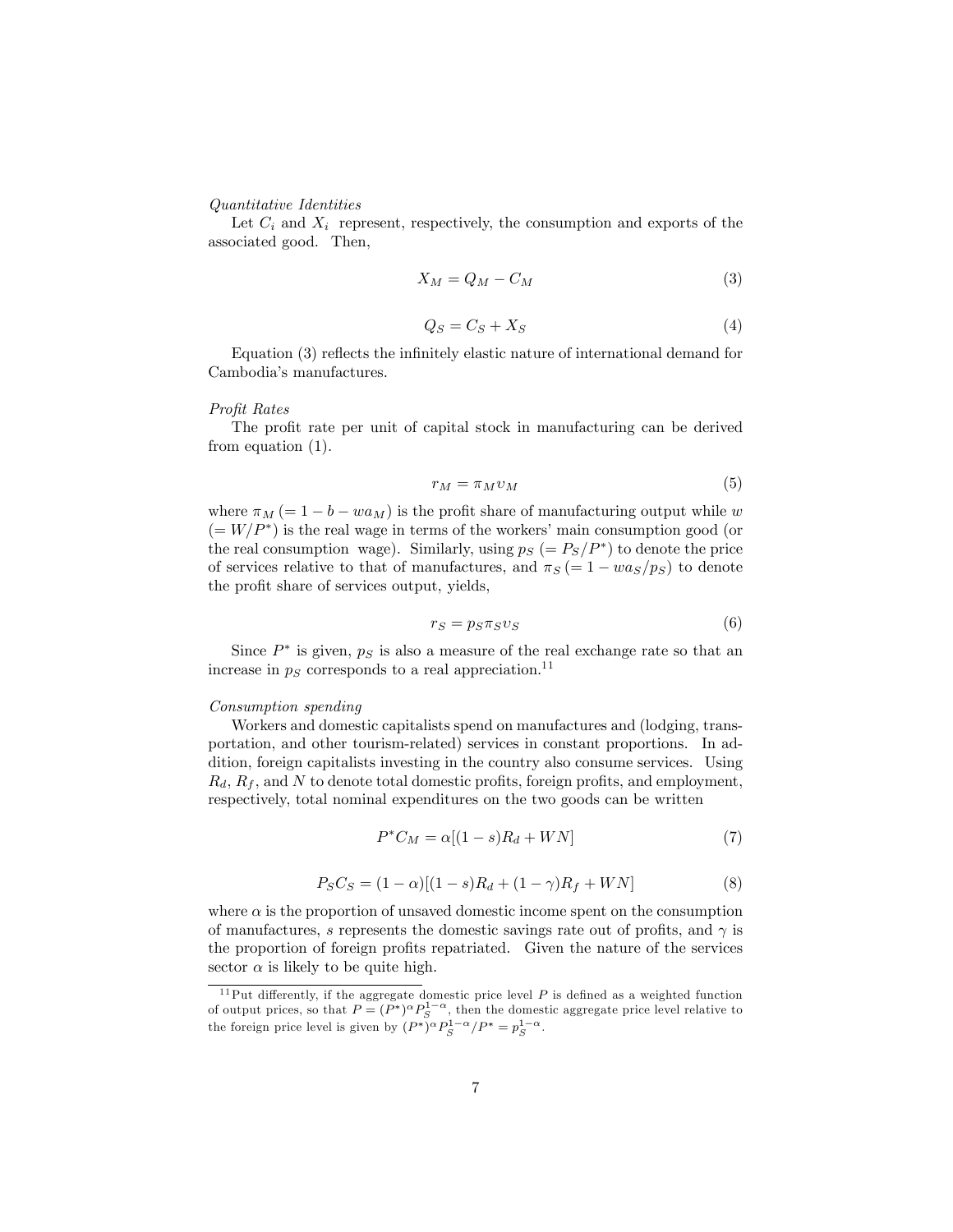#### Exports

Equation (3) determines manufactured exports. A simple export demand function for services can be specified as follows:

$$
X_S = (1 - \alpha^*) \frac{Z^*}{p_S}; \ \alpha^{*'}(p_S) > 0 \tag{9}
$$

where  $Z^*$  is a real measure of world expenditures and  $1 - \alpha^*$  is the proportion of world expenditures that is devoted to domestic services.

#### Investment

Ignore capital depreciation and let  $g_{ji}$  denote capital accumulation by the different groups of capitalists (i.e.,  $g_{ji} = (dK_{ji}/dt)/K_{ji} = \dot{K}_{ji}/K_{ji} = \dot{K}_{ji}$ ). Assuming that labor standards impose a burden on capitalists in the sectors that these are applied in, we specify the sectoral accumulation functions as follows:

$$
g_{fM} = \theta_f \left( \Lambda_f r_M - r^* \right) \tag{10}
$$

$$
g_{dM} = g_{dS} + \theta_d(\Lambda_d r_M - r_S) \tag{11}
$$

where  $\Lambda_j$   $(0 < \Lambda_j \leq 1)$  is a labor standards "premium" or an inverse measure of the burden imposed by labor standards on investors, and  $\theta_j$  captures the sensitivity of investors to inter-sectoral profit rate differentials. In order to provide macroeconomic closure, investment in the services sector is assumed to be the residual left over after investment in the manufacturing sector. Notice that the specification of labor standards in equations  $(10)$  and  $(11)$  could be interpreted as reflecting "procedural rights" (Singh, 2003), such as the right to accident compensation, the right to free association, rights against arbitrary dismissal, and rights against physical coercion, rather than standards in terms of outcomes such as minimum levels of income or consumption. The former seem to better capture the nature of the labor standards monitoring program in Cambodia.

We are now ready to summarize our set-up with the help of three excess demand equations; one for each sector and one for the macroeconomic (investment-savings or IS) balance.<sup>12</sup> Equations (1)-(11) yield, after normalization by  $P^*K_{ds}$ , the following expressions (where  $x_M=X_M/K_{ds}, k_{ji}=K_{ji}/K_{ds}$ ,  $z^* = Z^* / K ds$ , and  $\chi$  denotes a vector of exogenous variables):

M-Sector:  $M(x_M, p_s; \chi) = 0$ 

$$
x_M + \alpha [(1 - s\pi_S) p_S v_S + (1 - b - s\pi_M) v_M k_{dM} + (1 - b - \pi_M) v_M k_{fM}] - v_M k_M = 0
$$
 (12a)

 $12$  The main steps and results are provided in the main text. An available upon request appendix presents greater detail.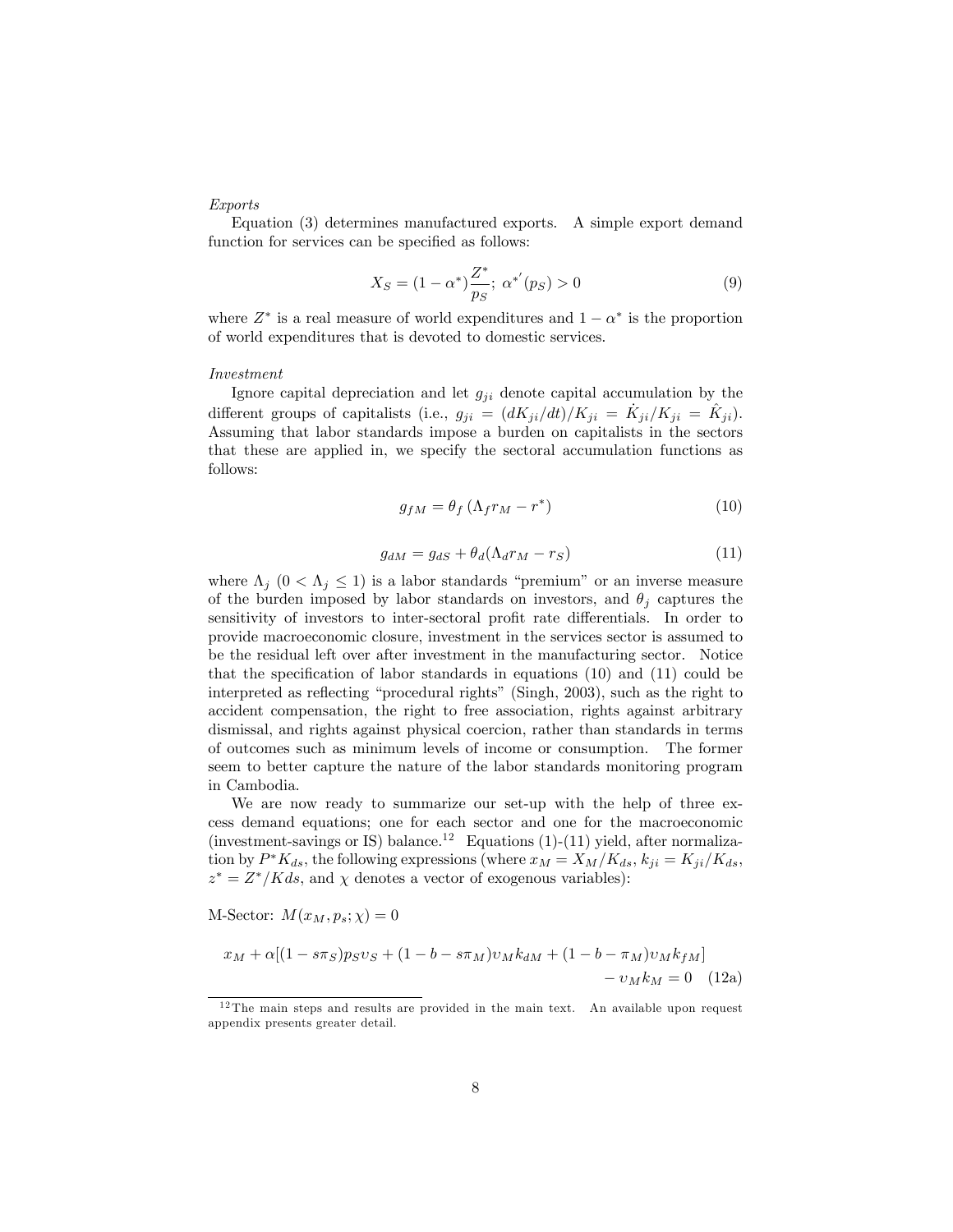S-Sector:  $S(x_M, p_s; \chi) = 0$ 

$$
(1 - \alpha^*)z^* + (1 - \alpha)[(1 - s\pi_S)p_S v_S + (1 - b - s\pi_M)v_M k_{dM} + (1 - b - \pi_M)v_M k_{fM}] + (1 - \gamma)\pi_M v_M k_{fM} - p_S v_S = 0
$$
 (12b)

IS:  $IS(x_M, p_s; \chi) = 0$ 

$$
g_{dS} - \left[ (s - \theta_d \Lambda_d) \pi_M v_M + \left( \frac{s}{k_{dM}} + \theta_d \right) p_S \pi_S v_S \right] \frac{k_{dM}}{1 + k_{dM}} = 0 \tag{12c}
$$

The IS equation incorporates balance of payments equilibrium. The latter condition can be expressed mathematically as:

$$
g_{dS} - [x_M + (1 - \alpha^*)z^* - bv_Mk_M - (\gamma k_{fM} + \theta_d \Lambda_d k_{dM})\pi_M v_M +
$$

$$
\theta_d p_S \pi_S v_S k_{dM}] \frac{1}{1 + k_{dM}} = 0 \quad (12d)
$$

A brief intuitive explanation of equations  $(12a)-(12c)$  is in order here. Given an infinite elasticity of world demand for manufactures, exports are simply the difference between domestic production and consumption of manufactures (equation (3)). In other words, demand for manufactures either originates from exports (as captured by the term  $x_M$  in equation (12a), or from domestic demand, as captured by the term in the square brackets. The latter term consists of consumption by S-sector workers and capitalists,  $(1-s\pi_S)p_Sv_S$ , and demand for manufactures by domestic workers and capitalists (net of savings by the latter) as given by the term  $(1-b-s\pi_M)v_Mk_{dM} + (1-b-\pi_M)v_Mk_{fM}$ . Subtracting manufacturing sector supply,  $v_M k_M$ , yields the excess demand condition.

Turning to equation (12b), we know from equation (4) that demand for tradable services originates from external sources, as captured by the terms  $(1 - \alpha^*)z^*$ , and from internal sources. The latter, in turn, consists of demand from domestic agents, represented by  $(1 - \alpha)$  times the term in the square brackets (which, has already been explained), and from foreign capitalists,  $(1 \gamma$ ) $\pi_M v_M k_f$ , from which we subtract the output of services to derive the excess demand condition.

Finally, turning to equation (12c), the left hand side consists of the sum of investment net of savings out of M- and S-sector profits, respectively. The assumption that saving is more sensitive to profit income than investment translates into  $s > \theta_d$ . We can plug in the value of  $g_{dS}$  from the balance of payments equation to derive the IS equation in a slightly different form (that explicitly contains  $x_M$ ):

$$
x_M + (1 - \alpha^*)z^* - b v_M k_M - s(\pi_M v_M k_{dM} + p_S \pi_S v_S) - \gamma k_{fM} \pi_M v_M = 0
$$
 (12c')

Equations (12a), (12b), and (12c') constitute a system of three equations, only two of which are independent. A resort to Walras's Law allows us to solve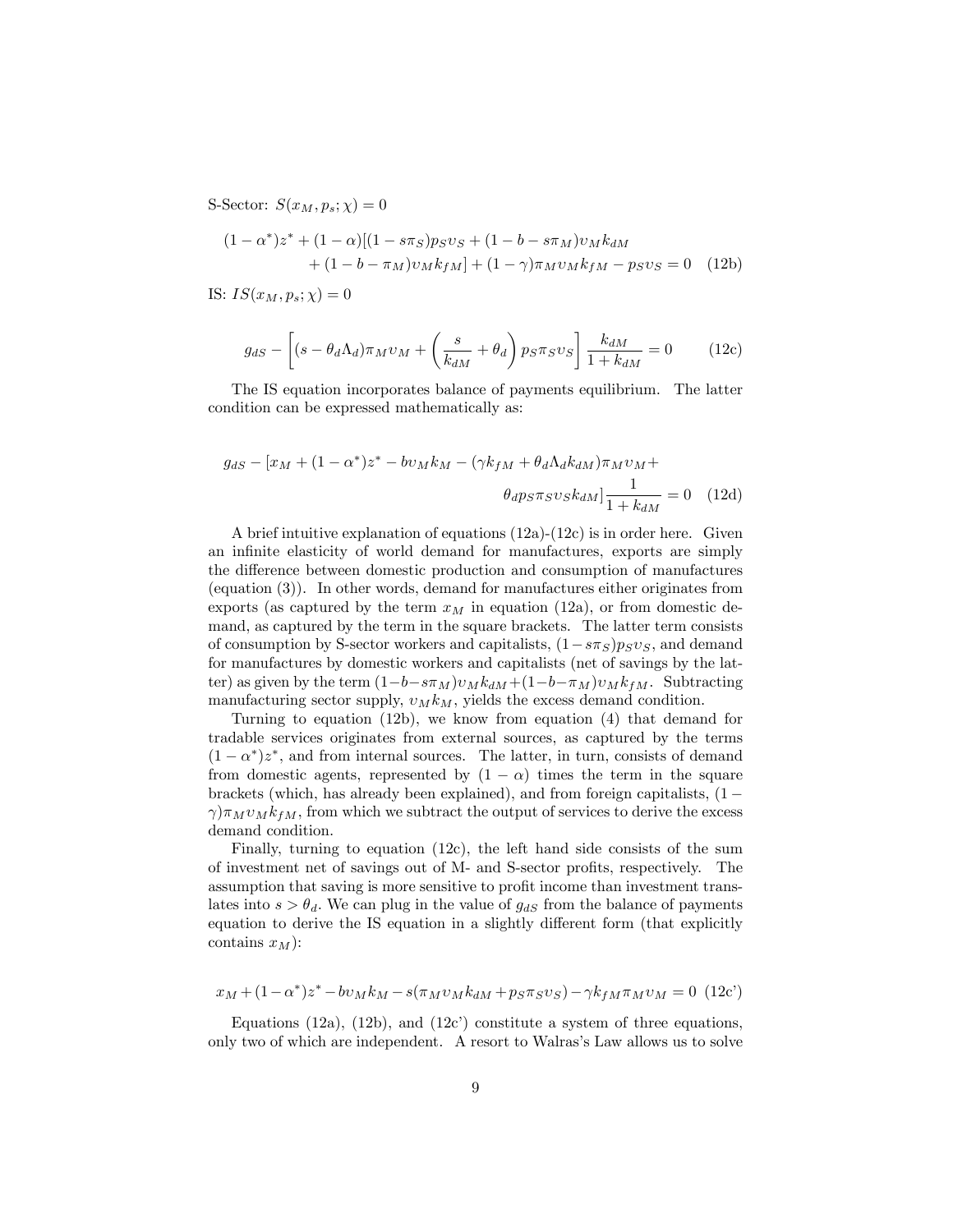a simultaneous system consisting of the zero excess demand condition in the S-sector and the IS (or macroeconomic) balance, in two endogenous variables,  $x_M$  and  $p_S$ . Since, as explained earlier, the proportion of income spent on tradable services is likely to be low for all the economic agents, we simplify the discussion by consistently assuming from now on that  $\gamma \approx \alpha$ . The slopes of the two schedules can now be derived.

$$
\frac{dp_S}{dx_M}\bigg|_{SS} = -\frac{S_{x_M}}{S_{p_S}} = \frac{[(1-\alpha)sk_{dM} + (\gamma-\alpha)k_{fM}]wa_M'v_M}{\alpha^{*'}z^* + [1-(1-\alpha)(1-s)]v_S} < 0
$$

An increase in their relative price creates an excess supply of services due both to substitution by foreign consumers and because domestic demand for services declines. A decline in the volume of manufactured exports is required to remove the excess supply through income re-distribution away from capitalists (i.e., the savers) in the manufacturing sector.<sup>13</sup>

$$
\left.\frac{dps}{dx_M}\right|_{IS}=-\frac{IS_{x_M}}{IS_{p_S}}=\frac{1+(sk_{dM}+\gamma k_{fM})wa_M'v_M}{\alpha^{*}\prime z^*+sv_S}<0
$$

The sign of the numerator may at first seem ambiguous since the first term is positive while the second term is negative. However, differentiating both sides of the BP condition, i.e., equation (12d), with respect to  $x_M$  yields the result that  $1 + (\theta_d \Lambda_d k_{dM} + \gamma k_{fM}) w a_M' v_M = 0$ . In other words, an increase in manufactured exports at a given level of output must be offset by an increase in investment and remittances of the magnitude  $(\theta_d \Lambda_d k_{dM} + \gamma k_{fM}) w a_M' v_M$ . This occurs through income re-distribution toward profits. Plugging this condition back into the numerator of the slope expression yields the expression  $(s - \theta_d \Lambda_d)wa_M'v_M$ . This expression is negative since  $s - \theta_d \Lambda_d > 0$ .

Intuitively, an increase in exports generates higher manufacturing sector labor productivity, which creates excess savings as a result of re-distribution of income towards profits. The relative price of services must decline in order to lower the profit rate, and hence savings, in that sector.

The Jacobian of the system is negative if,

$$
S_{x_M} I S_{p_S} < I S_{x_M} S_{p_S}
$$

which reduces to:

$$
-\left\{(\gamma-\alpha)(\alpha^{*\prime}z^*+sv_S)k_{fM}-(\alpha s-\theta_d\Lambda_d)\alpha^{*\prime}z^*k_{dM}-[\alpha(s-\theta_d\Lambda_d)\\-(1-\alpha)s\theta_d\Lambda_d]v_Sk_{dM}\right\}wa_M'\nu_M<0
$$

This condition is likely to be satisfied as long as the effect of income redistribution from capitalists to workers on demand for services, as captured by the partial derivative  $S_{x_M}$ , is relatively weak. Since  $\gamma \approx \alpha$ , and tradable services

<sup>&</sup>lt;sup>13</sup> The income redistribution away from capitalists in the manufacturing sector means that foreign and domestic capitalists' demand for services declines while demand originating from workers rises. Since workers do not save, the overall result is greater demand for services.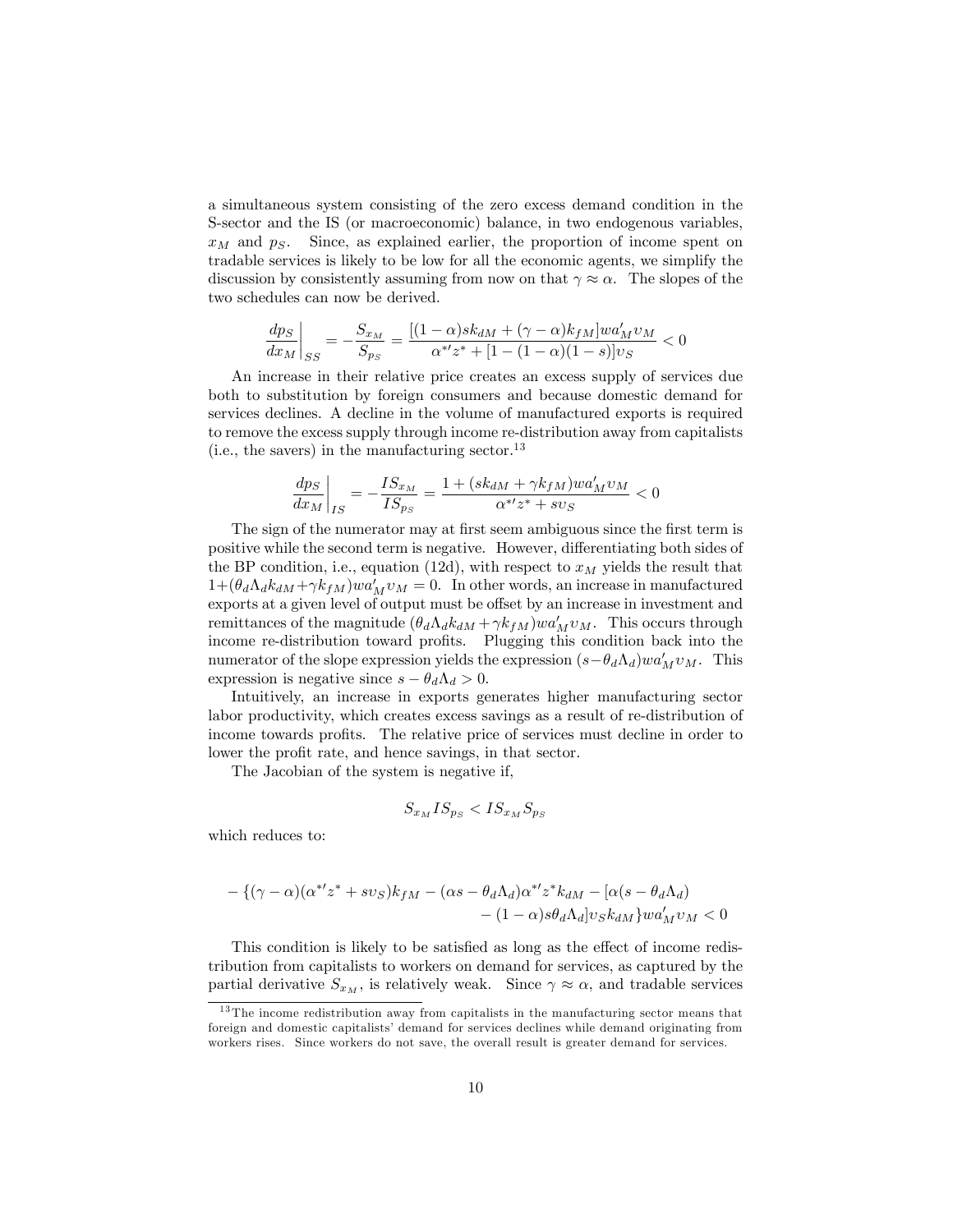

Figure 1: The comparative static set-up. EDS (ESS) denotes excess demand for (supply of) services. ED (ES) denotes excess macroeconomic demand (supply).

are likely to be a small proportion of total expenditures (i.e.,  $\alpha$  is likely to be high), we assume this condition to be satisfied. Graphically this means that the IS curve is steeper than the SS curve in Figure 1.

That the presence of productivity-enhancing effects of manufactured exports plays a crucial role in our model is now apparent. In the absence of such a positive channel the IS and SS curves becomes horizontal. Note that this mechanism is unlikely to be significant in the short run. The following comparative static section should, therefore, be interpreted as analyzing the medium run.

#### 2.3 The Comparative Statics

This sub-section discusses the comparative statics of exogenous changes in capital stocks. Recall that the two capital stock variables  $K_{fM}$  and  $k_{dM}$  are pre-determined in the medium run.<sup>14</sup> Table 2 summarizes the results.

#### 2.3.1 An increase in the stock of foreign-owned capital

Mathematically,

$$
S_{K_{fM}} = \frac{[(1-\alpha)(1-b) - (\gamma - \alpha)\pi_M]v_M}{K_{dS}} > 0
$$

 $14$ Note that the absolute rather than relative level of the foreign capital stock is specified here since, as we will see later in section 2.4, one of the closures to our dynamic system specifies a balanced current account in the long run steady state, i.e.,  $\hat{K}_{fM} = 0$ .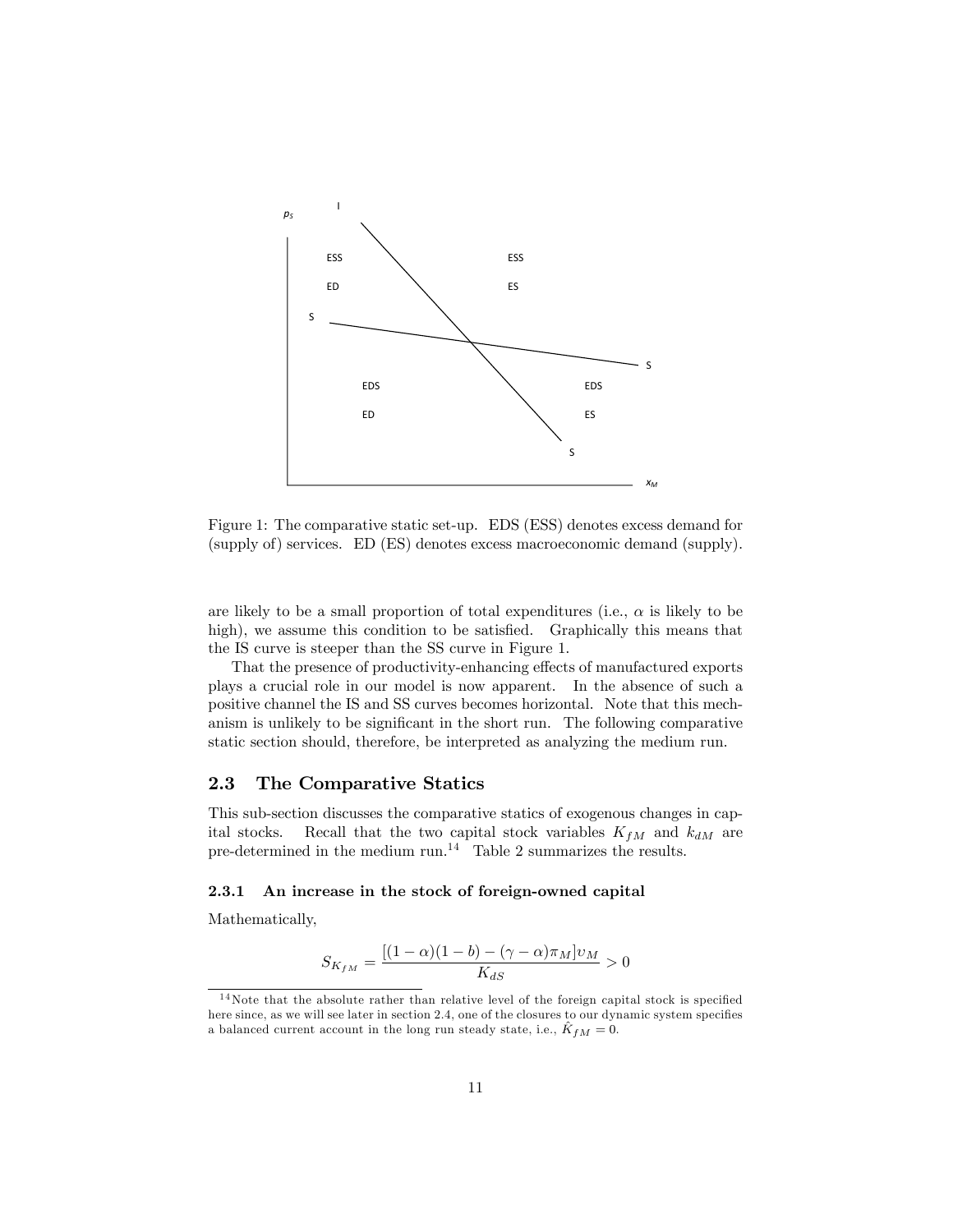$$
IS_{K_{fM}} = -\frac{(b + \gamma \pi_M)v_M}{K_{dS}} < 0
$$

An increase in  $K_{fM}$  has the direct effect on the S-sector of creating excess demand through greater demand for services by capitalists and workers in the foreign-owned sector, which in turn exerts upward pressure on the real exchange rate. Since  $\pi_S$  rises as a result, the indirect effect of this real appreciation is to create excess macroeconomic supply (and hence to lower  $x_M$ ) due to higher net savings by service sector capitalists. An increase in  $K_{fM}$  has the direct effect on the IS balance of creating excess supply due to greater intermediate imports and remittances. Manufactured exports therefore decline both due to direct and indirect effects. The resulting re-distribution away from capitalists (i.e., the savers) raises demand for services and puts upward pressure on  $p_s$ . Thus,  $x_M$ is unambiguously lower and  $p_s$  unambiguously higher at the new equilibrium.

Figure 2 illustrates the comparative statics. An increase in  $K_{fM}$  causes the SS schedule to shift up and to the right and the IS schedule down and to the left. Notice that the real appreciation following an increase in the foreignheld capital stock is consistent with the trends in real exchange rates often seen during periods of heavy foreign capital inflows.

#### 2.3.2 An increase in domestically-owned manufacturing capital

Mathematically,

$$
S_{k_{dM}} = (1 - \alpha)(1 - b - s\pi_M)v_M > 0
$$

$$
IS_{k_{sM}} = -(b + s\pi_M)v_M < 0
$$

An increase in  $k_{dM}$  has the direct effect on the S-sector of creating excess demand through greater demand for services by capitalists and workers in the domestically-owned sector, which in turn exerts upward pressure on the real exchange rate. Higher service sector capitalist income as a result translates into excess savings, putting downward pressure on  $x_M$ . The direct effect of an increase in  $k_{dM}$  on the IS balance is that of generating excess supply as domestic savings and intermediate imports rise. The resulting decline in  $x_M$  generates an excess demand for services as income is re-distributed towards the non-savers. Thus, again  $x_M$  is unambiguously lower and  $p_s$  unambiguously higher at the new equilibrium. The shifts of the curves are qualitatively similar to those shown in Figure 2. To the extent that richer countries tend to be capital abundant, the comparative static result is consistent with the well-known Balassa-Samuelson effect that postulates a positive relationship between the real exchange rate and the level of income of a country.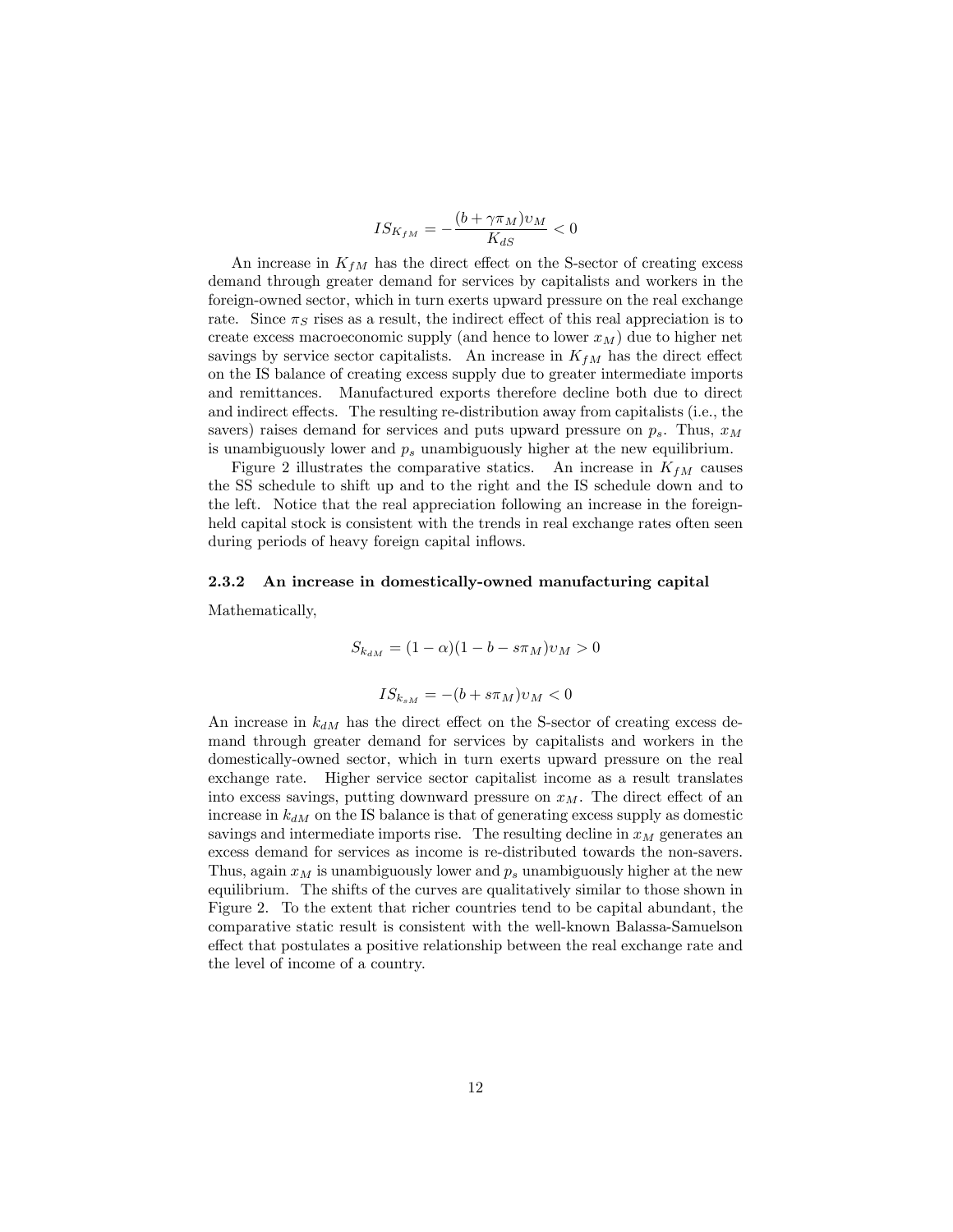

Figure 2: The comparative statics of an increase in  $K_{fM}$ .

### 2.4 The Comparative Dynamics of Labor Standards, Accumulation, and Sectoral Distribution of Resources

Let us turn next to the long-run effects of an increase in labor standards in manufacturing, considering, separately and together, the improvement of such standards in the foreign- and domestically-owned segments of the manufacturing sector. Our closures are derived from the assumptions that in the long-run steady-state: (i) the economy generates adequate resources to finance all its investment needs, that is, the current account is balanced, and (ii) the structure of the economy stabilizes insofar as its composition in terms of manufacturing and services is concerned. Thus, re-writing equations (10) and (11) in a slightly modified form yields our equations of motion:

$$
g_{fM} = \hat{K}_{fM} = \theta_f (\Lambda_f r_M - r^*)
$$
\n(10a)

$$
g_d = \hat{k}_{dM} = \hat{K}_{dM} - \hat{K}_{dS} = g_{dM} - g_{dS} = \theta_d(\Lambda_d r_M - r_S)
$$
(11a)

where  $g_d$  is the rate of accumulation in the manufacturing sector relative to that in the services sector. These specifications have the steady-state properties that,  $\Lambda_f \bar{r}_M = r^*$  and  $\Lambda_d \bar{r}_M = \bar{r}_S$  so that (labor standards-adjusted) profit rates equalize between sectors.<sup>15</sup>

Equations (10a) and (11a) along with Table 2 enable us to present our system graphically with the help of Figure 3. Note in particular that,

<sup>&</sup>lt;sup>15</sup>Moreover, when  $\Lambda_f = \Lambda_d$ , that is, the labor standard premium is uniform across the manufacturing sector,  $\bar{r}_S = r^*$ .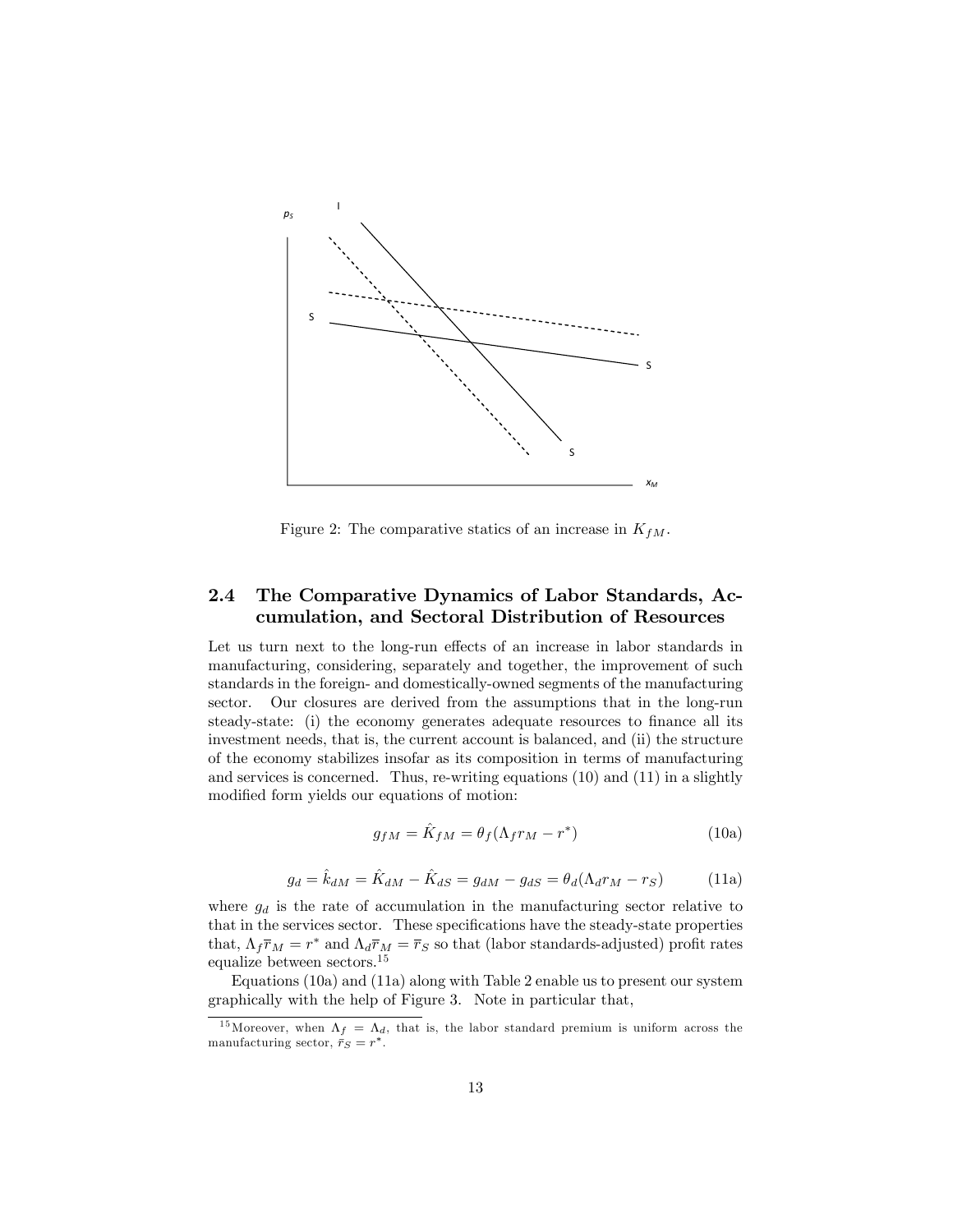$$
r_M=r_M(\stackrel{-}{k_{dM}}, \stackrel{-}{K_{fM}})
$$
 and  $r_S=r_S(\stackrel{+}{k_{dM}}, \stackrel{+}{K_{fM}})$ 

The existence of a locally stable node or focus requires that the  $k_{dm} = 0$ isocline be steeper than the  $K_{fM} = 0$  isocline. More specifically, the condition for the Jacobian of the endogenous variables to be positive simplifies, after some manipulation, to what we term condition (A):

$$
\frac{\partial r_S/\partial k_{dM}}{\partial r_S/\partial K_{fM}} > \frac{\partial r_M/\partial k_{dM}}{\partial r_M/\partial K_{fM}}
$$
(A)

In other words, the profit rate in the services sector must be *relatively* more sensitive to changes in the relative capital stock in the domestic manufacturing sector compared to the profit rate in the manufacturing sector. This condition plays a role in the steady-state solutions. Notice that the northwestern and southeastern quadrants in Figure 3 are *traps* (i.e., the system once in these quadrants cannot escape them). This precludes cycles and implies that the stocks of foreign capital and relative domestic manufacturing capital cannot be moving in the same direction as the system approaches steady-state equilibrium.

A preview of the logic underlying our steady-state results can now be presented. Given  $r^*$ , equation (10a) determines the steady-state manufacturing profit rate, which is given by  $\overline{r}_M = r^*/\Lambda_f$ . Given  $r_M$ , equation (11a) then determines the steady-state service sector profit rate,  $\bar{r}_S = (\Lambda_d/\Lambda_f) r^*$ . The transitional dynamics are determined by the evolution of these two profit rates as the capital stocks endogenously evolve over time. Table 3 summarizes the impact effect and the changes in the steady-state values of key variables in response to changes in labor standards.



Figure 3: Phase diagram summarizing the model.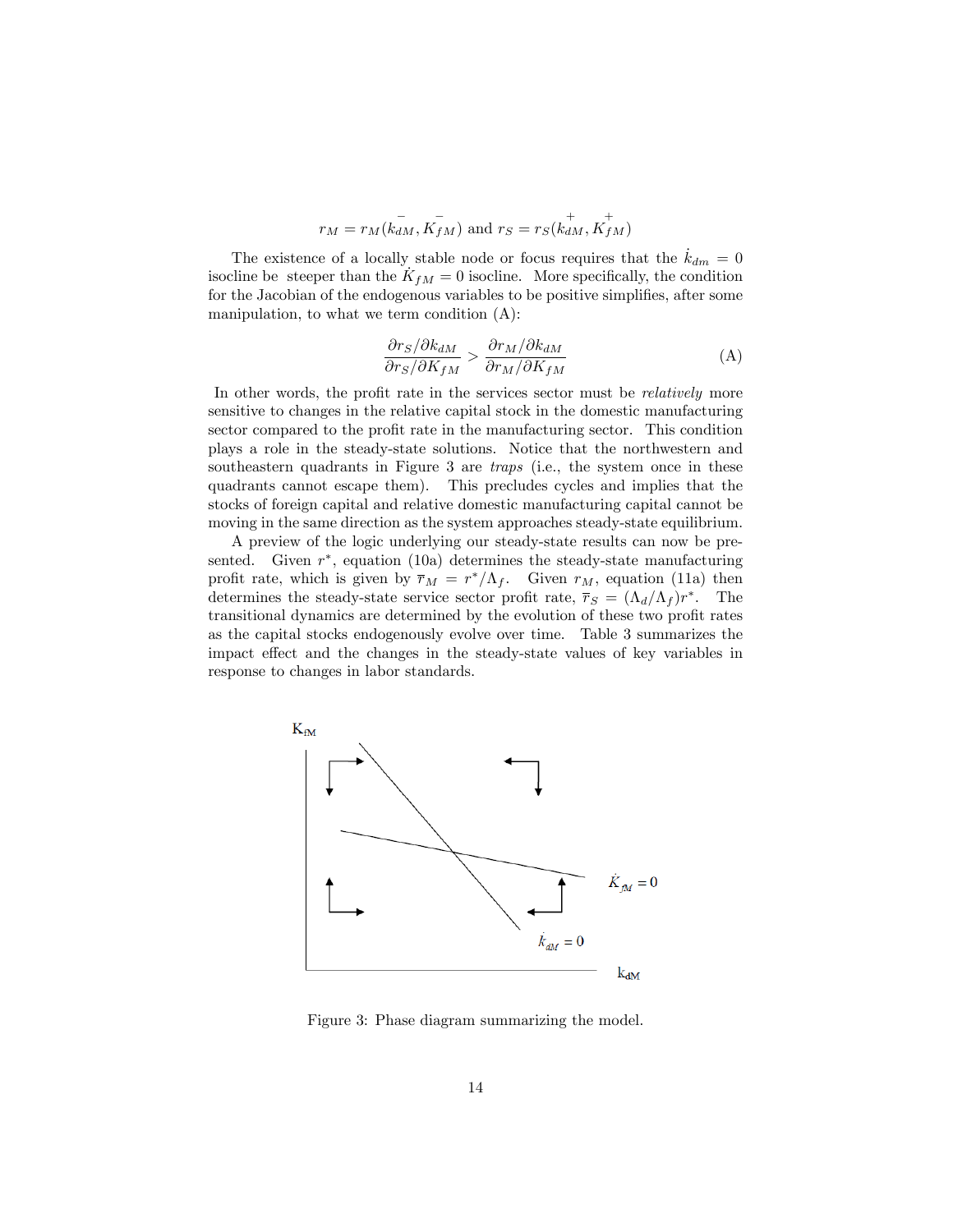#### 2.4.1 Higher labor standards in the foreign-owned sector

First consider the steady state results. It is obvious from equation (10a) that the new steady state is associated with a higher level of  $r_M$  (=  $r^*/\Lambda_f$ ). This must be true since foreign investors now require a higher profit rate to compensate for the increased cost of labor standards. It follows from equation (11a) that, given  $\Lambda_d$ , the steady-state profit rate must also be higher in the services sector. Given our stability condition  $(A)$ , <sup>16</sup> along with information from Table  $2$ , <sup>17</sup> this is only possible if the stock of foreign capital is lower and that of domestic manufacturing capital higher at the new steady state. Graphically, the  $k_{dM} = 0$ isocline shifts down and to the left (see Figure 4).<sup>18</sup> Mathematically,

$$
\begin{aligned} \frac{dk_{dM}}{d\Lambda_f} &= \frac{\theta_d\theta_f r_M}{\Delta_1}\left(\Lambda_d\frac{\partial r_M}{\partial K_{fM}} - \frac{\partial r_S}{\partial K_{fM}}\right) < 0\\ \frac{dK_{fM}}{d\Lambda_f} &= -\frac{\theta_d\theta_f r_M}{\Delta_1}\left(\Lambda_d\frac{\partial r_M}{\partial k_{dM}} - \frac{\partial r_S}{\partial k_{dM}}\right) > 0 \end{aligned}
$$

where  $\Delta_1 > 0$  is the determinant of the Jacobian. Now consider the transitional dynamics. A decline in  $\Lambda_f$  leads instantly to a lower standards-adjusted profit rate (i.e.,  $\Lambda_f r_M - r^*$ ) in the foreign-owned manufacturing sector. Foreign capital outflows follow, which have the effect of dampening the profit rate differential between the sectors (i.e.,  $r_M - r_S$ ) as the services sector develops excess supply (due to lower demand from foreign capitalists) while the economy develops excess aggregate demand (due to lower net savings). The resulting real depreciation diverts domestic investment to the (increasingly profitable) manufacturing sector at the same time that the outflow of foreign capital is dampened until the new steady-state equilibrium is reached. The transition to the new steady state involves a monotonic decline in the stock of foreign capital and an increase in the relative stock of domestic manufacturing capital. Thus, interestingly enough, higher standards directed at the foreign-owned manufacturing sector lead to a rise in the stock of domestic manufacturing capital relative to services capital. To the extent that manufacturing is a source of positive externalities, this may be good news, although offset by the fact that lower foreign investment may imply less inward bound technology transfer.

#### 2.4.2 Higher standards in domestically-owned manufacturing

Again, consider first the steady state changes before we turn to the transitional dynamics. It is obvious from equation (10a) that the new steady state is associated with an unchanged level of  $r_M$  (=  $r^*/\Lambda_f$ ). It follows from equation (11a)

 $16$  Recall that this condition requires that the profit rate in the services sector be *relatively* more sensitive to the relative domestic capital stock in the manufacturing sector compared to the profit rate in the manufacturing sector.

<sup>&</sup>lt;sup>17</sup> Specifically that, for  $\bar{r}_M$  to be higher, at least one of the capital stock variables must be lower, and that for  $\overline{r}_S$  to be higher, at least one of the capital stock variables must be higher, at the new steady state.

<sup>&</sup>lt;sup>18</sup> The appendix provides the mathematical expressions for the shifts of the curves in this and the following two sub-sections.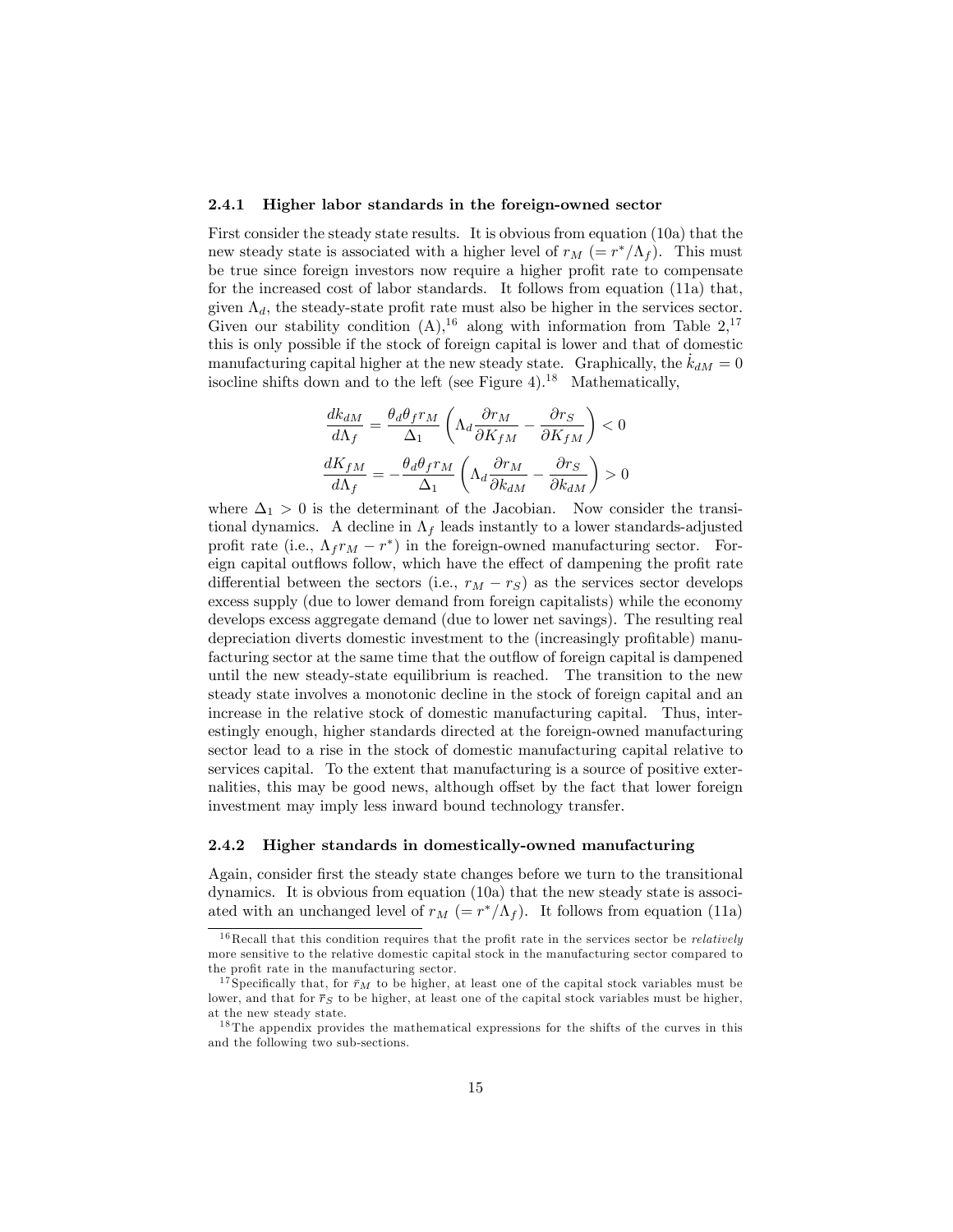

Figure 4: Improved labor standards in the foreign-owned sector.

that, given a decline in  $\Lambda_d$ , the new steady-state profit rate must also be lower in the services sector. Given our stability condition  $(A)$ , along with information from Table 2, this is only possible if the stock of foreign capital is higher and that of domestic capital lower at the new steady state. Mathematically,

$$
\frac{dk_{dM}}{d\Lambda_d} = -\frac{\theta_d \theta_f \Lambda_f r_M}{\Delta_1} \frac{\partial r_M}{\partial K_{fM}} > 0
$$

$$
\frac{dK_{fM}}{d\Lambda_d} = \frac{\theta_d \theta_f \Lambda_f r_M}{\Delta_1} \frac{\partial r_M}{\partial k_{dM}} < 0
$$

A decline in  $\Lambda_d$  leads instantly to a lower (standards-adjusted) profit rate in the domestically-owned manufacturing sector, shifting the  $k_{dM} = 0$  isocline downwards and to the left (see Figure 4). Domestic investment is diverted towards the services sector, which by raising  $r_M$  has the effect of attracting foreign capital inflows. Demand from foreign capitalists creates excess demand in the services sector (and hence a real appreciation) at the same time that the economy develops excess aggregate demand (and hence downward pressure on  $x_M$ ). The result is a further diversion of domestic investment from the manufacturing to service sectors along with foreign capital inflows until the new steady-state equilibrium is reached. The transition to the new steady state involves a monotonic rise in the stock of foreign capital. Thus, higher standards directed at the domestically-owned manufacturing sector lead to a decline in the stock of domestic manufacturing capital relative to services capital.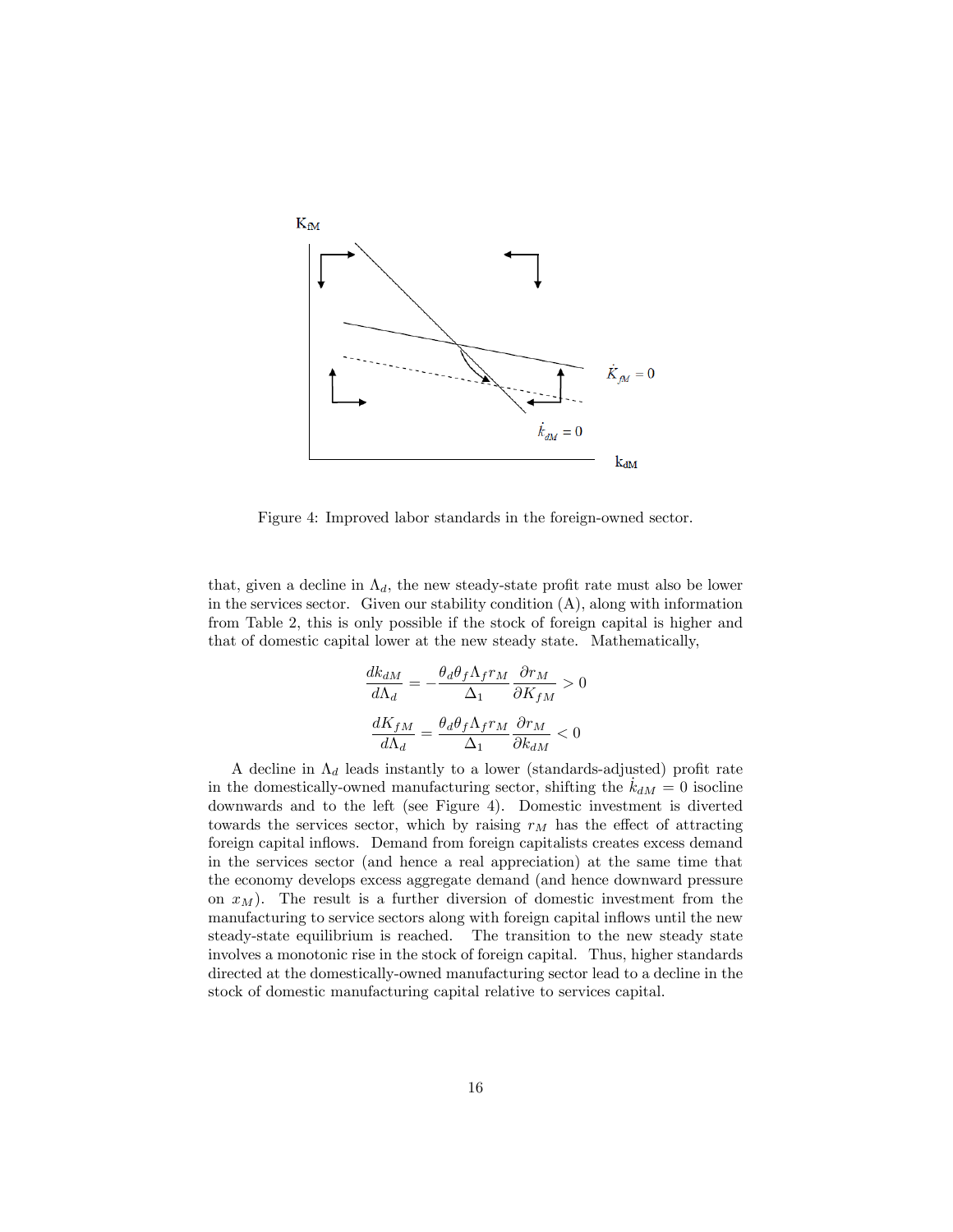

Figure 5: Higher labor standards in domestically-owned manufacturing.

#### 2.4.3 Higher labor standards in the entire manufacturing sector

Finally, consider a scenario whereby the government imposes uniformly higher labor standards in the manufacturing sector regardless of ownership (i.e.,  $\Delta\Lambda_f =$  $\Delta \Lambda_d = \Delta \Lambda$ ). The accumulation functions can now be re-written as:

$$
g_{fM} = \hat{K}_{fM} = \theta_f(\Lambda r_M - r^*)
$$
\n(10b)

$$
g_d = \hat{k}_{dM} = \hat{K}_{dM} - \hat{K}_{dS} = g_{dM} - g_{dS} = \theta_d(\Lambda r_M - r_S)
$$
(11b)

Intuitively, equation (10b) implies that the new steady state is associated with a higher level of  $\bar{r}_M$  (=  $r^*/\Lambda$ ). This must be true since foreign investors now require a higher profit rate to compensate for the increased cost of labor standards. The steady-state profit rate in the services sector,  $\bar{r}_S$  $[=(\Lambda_d/\Lambda_f) r^* = r^*]$  in contrast remains unchanged. The initial decrease in the standards-adjusted profit rate in the domestically-owned manufacturing sector creates a profit rate differential in favor of the services sector. At the new steady state, however, both  $r<sub>S</sub>$  and the adjusted profit rate differential must have returned to their initial values. Given our comparative statics results, as summarized in Table 2, this requires that at least one of the two capital stock variables have a lower value at the new steady state. Given the stability condition (A), this is consistent only with the stock of foreign capital being lower and that of domestic capital higher at the new steady state. Thus, unlike the previous policy experiment where higher labor standards were limited to the domestically-owned manufacturing sector, the dynamic adjustment contin-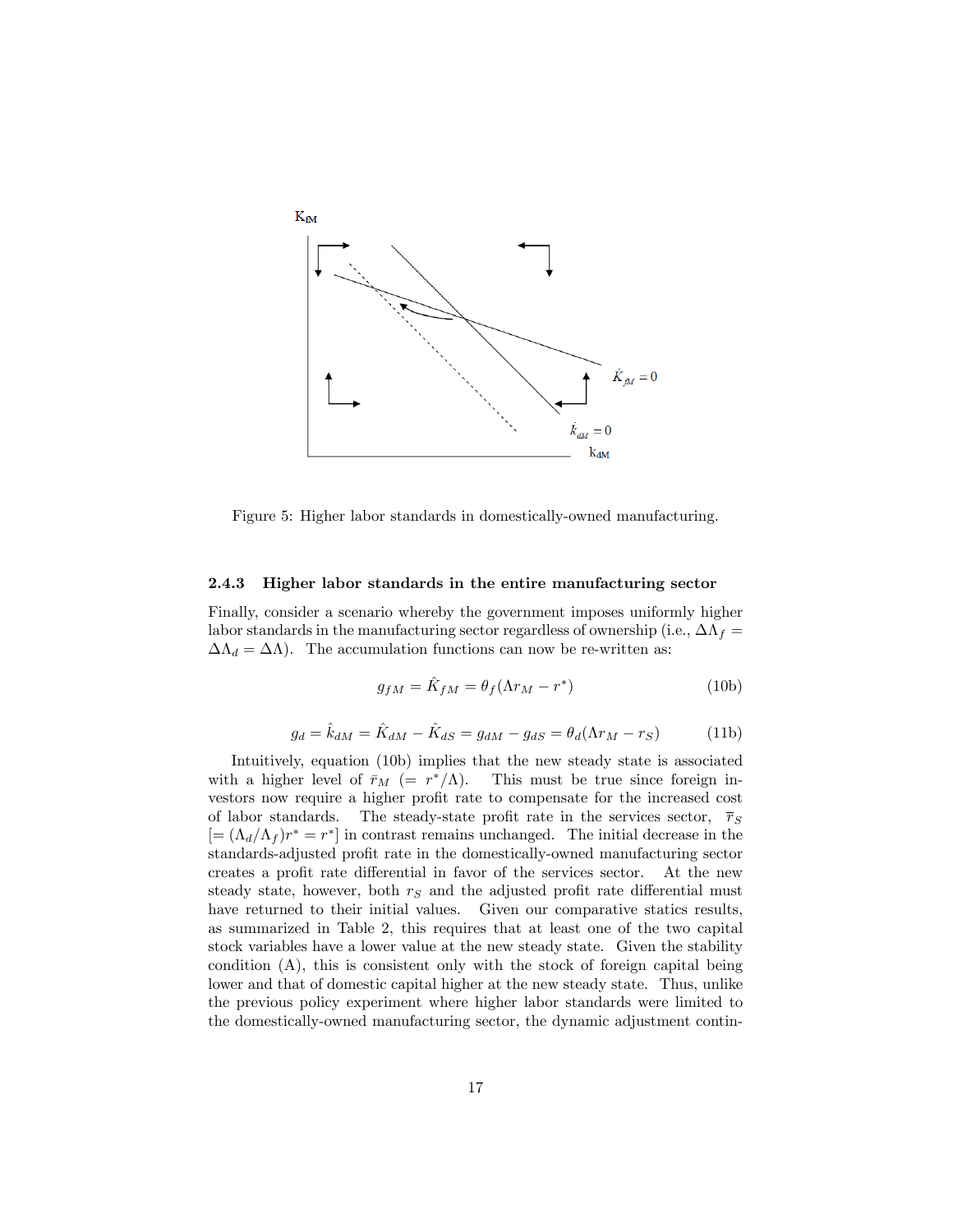ues until  $r_M$  has risen beyond and  $r_S$  has regained their original steady-state values. Mathematically,

$$
\frac{dk_{dM}}{d\Lambda} = -\frac{\theta_d \theta_f r_M}{\Delta_1} \frac{\partial r_S}{\partial K_{fM}} < 0
$$

$$
\frac{dK_{fM}}{d\Lambda} = \frac{\theta_d \theta_f r_M}{\Delta_1} \frac{\partial r_S}{\partial k_{dM}} > 0
$$

Graphically, both the isoclines shift downwards and to the left (see Figure 6). Due to the offsetting effects of changes in capital stocks on  $r_M$  and  $r_S$ , the  $k_{dM} =$ 0 isocline unambiguously shifts less, both vertically and horizontally, so that while the stock of foreign capital is lower at the new steady state, the relative stock of domestically-owned manufacturing capital is higher. The transition to the new steady state involves overshooting of the relative domestically-owned manufacturing capital stock as it initially declines and then rises beyond its initial level.

Turning to the transitional dynamics, uniformly higher labor standards lead, on impact, to a lower standards-adjusted profit rate in both manufacturing sectors. Foreign capital outflows and diversion of domestic investment towards the services sector follows, creating excess savings and dampening the (negative) profit rate differential between the two domestic sectors. Both the foreign and domestically-owned relative manufacturing capital stocks thus initially decline until the latter arrives at a transitory steady-state value at which the standards-adjusted domestic profit rates are equal, although still lower than the international profit rate. Beyond this point, the result of the continued decline of the foreign-owned stock is to further raise  $r_M$  while lowering  $r_S$  so that the domestic manufacturing stock builds up until the new steady state is reached.

## 3 Concluding Remarks

This paper started out by developing a model that incorporates several stylized features of low-income economies. In particular, it introduced a framework that takes into account the varied nature of the Cambodian tradable sector. Our model has two tradable goods-producing sectors: one that produces manufactures as part of a vertically integrated global production network that sells in highly competitive markets and another that sells tourism-related services in the form of a brand-name product. Cambodia is currently part of a much discussed experiment called the "Better Factories program" managed by the International Labor Organization (ILO) in collaboration with other international organizations, under which Cambodian apparel exporters are provided incentives for demonstrated improvements in working conditions for labor. This program, if successful, may become a template for other countries. The major focus throughout the paper was, therefore, to analyze possible consequences of raising labor standards using a relatively simple model.

We explored long-run changes in steady-state sectoral capital stocks in a dynamic framework. Assuming that raising labor standards imposes additional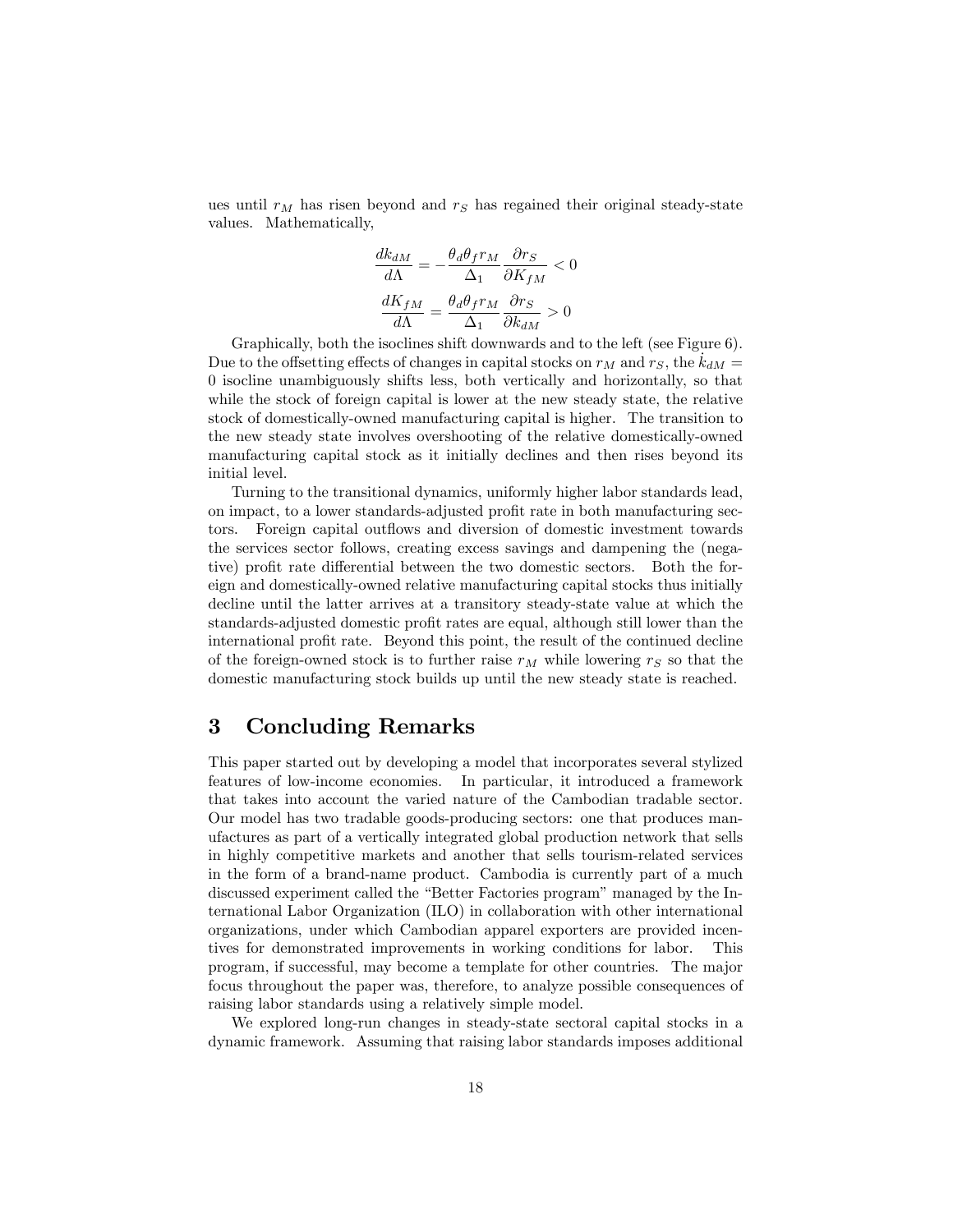

Figure 6: Higher labor standards imposed across the manufacturing sector.

costs on investors which are factored into investment decisions, we considered three cases distinguished by whether the targets are the: (i) foreign investorowned manufacturing Örms, (ii) domestically-owned manufacturing Örms, or (iii) the entire manufacturing sector. In the Örst and last scenarios, the steady-state stock of foreign capital declines while that of domestic manufacturing capital relative to services rises. The former result is perhaps not surprising given that international investors have the option of investing in other countries. The latter result is less intuitive and arises from the (empirically plausible) effect of foreign capital outflows on the real exchange rate and inter-sectoral profit rate differentials. The imposition of higher standards solely on the domesticallyowned manufacturing sector shifts the structure of the economy in favor of services but also leads to foreign investment inflows.

We assumed that the manufacturing sector is an international price taker. This means that relative price changes do not directly determine the volume of manufactured exports.<sup>19</sup> Moreover, we assumed the presence of a link between manufactured exports and productivity, which is likely to be significant only over an extended period of time. To the extent that these assumptions are less realistic in the short run, many developing countries' reliance on selling in highly competitive global sectors makes raising labor standards a risky enterprise, unless accompanied by favored access to international markets. If steps are taken to cushion the initial impact, however, the long-run consequences could be healthy in terms of shifting domestic resources towards manufacturing.<sup>20</sup>

 $19$ Although these do indirectly influence manufactured exports by re-distributing income and hence consumption of manufactures in the economy.

 $^{20}$  Here, however, we must share the reservations of Gibson (2005) who concludes, in a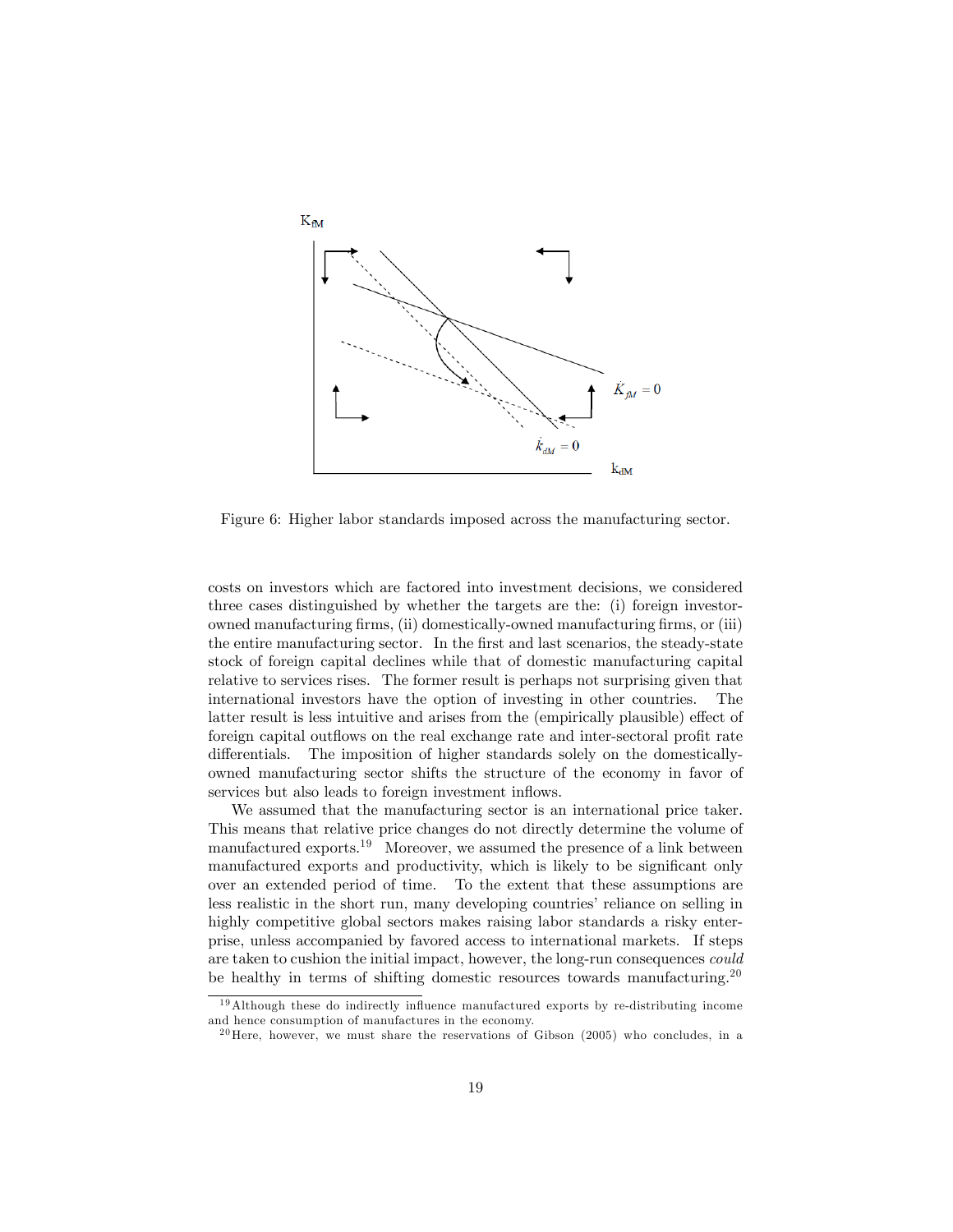This Önding arises in large part from the assumption that while international investors consider the international profit rate differential, domestic investors are interested in domestic inter-sectoral profit rate differences.

Our theoretical framework abstracts away from several considerations that are likely to be encountered in the real world. Some of these were mentioned in the text. Another obvious one is the fact that foreign and domestic firms typically consider variables such as institutional quality and legal protections, in addition to relative profit rates, while making investment decisions. To the extent that factors such as economies of scale, learning-by-doing, knowledge spillovers, scale economies, and opportunities for technological catch-up tend to exist to a greater extent in the manufacturing sector, however, our analysis does help provide a basis for thinking about interesting issues pertaining to structural evolution and developmental trajectory. Most importantly, it suggests that in a multi-sector framework, the impact of higher labor standards may be much more complicated than would appear to be the case at first glance.

## Appendix

Using the implicit function theorem, the shifts of the various curves in Figures 4, 5, and 6 can be mathematically expressed as follows:

$$
\left. \frac{\partial k_{dM}}{\partial \Lambda_f} \right|_{\dot{k}_{dM} = 0} = 0 = \left. \frac{\partial K_{fM}}{\partial \Lambda_f} \right|_{\dot{k}_{dM} = 0} \tag{A.1}
$$

$$
\left. \frac{\partial k_{dM}}{\partial \Lambda_f} \right|_{\dot{K}_{fM} = 0} = -\frac{r_M}{\Lambda_f \frac{\partial r_M}{\partial k_{dM}}} > 0
$$
\n(A.2)

$$
\left. \frac{\partial K_{fM}}{\partial \Lambda_f} \right|_{\dot{K}_{fM} = 0} = -\frac{r_M}{\Lambda_f \frac{\partial r_M}{\partial K_{fM}}} > 0 \tag{A.3}
$$

$$
\left. \frac{\partial k_{dM}}{\partial \Lambda_d} \right|_{\dot{k}_{dM} = 0} = -\frac{r_M}{\Lambda_d \frac{\partial r_M}{\partial k_{dM}} - \frac{\partial r_S}{\partial k_{dM}}} > 0
$$
\n(A.4)

$$
\left. \frac{\partial k_{dM}}{\partial \Lambda_d} \right|_{\dot{K}_{fM} = 0} = 0 = \left. \frac{\partial K_{fM}}{\partial \Lambda_d} \right|_{\dot{K}_{fM} = 0} \tag{A.5}
$$

$$
\left. \frac{\partial K_{fM}}{\partial \Lambda_d} \right|_{\dot{k}_{dM} = 0} = -\frac{r_M}{\Lambda_d \frac{\partial r_M}{\partial K_{fM}} - \frac{\partial r_S}{\partial K_{fM}}} > 0
$$
\n(A.6)

$$
\left. \frac{\partial k_{dM}}{\partial \Lambda} \right|_{\dot{k}_{dM} = 0} = -\frac{r_M}{\Lambda \frac{\partial r_M}{\partial k_{dM}} - \frac{\partial r_S}{\partial k_{dM}}} > 0 \tag{A.7}
$$

different theoretical setting, that "some pain must be endured before the gains of improved labor conditions can be spread to the rest of the economy," and that the interim difficulties may be hard to accept.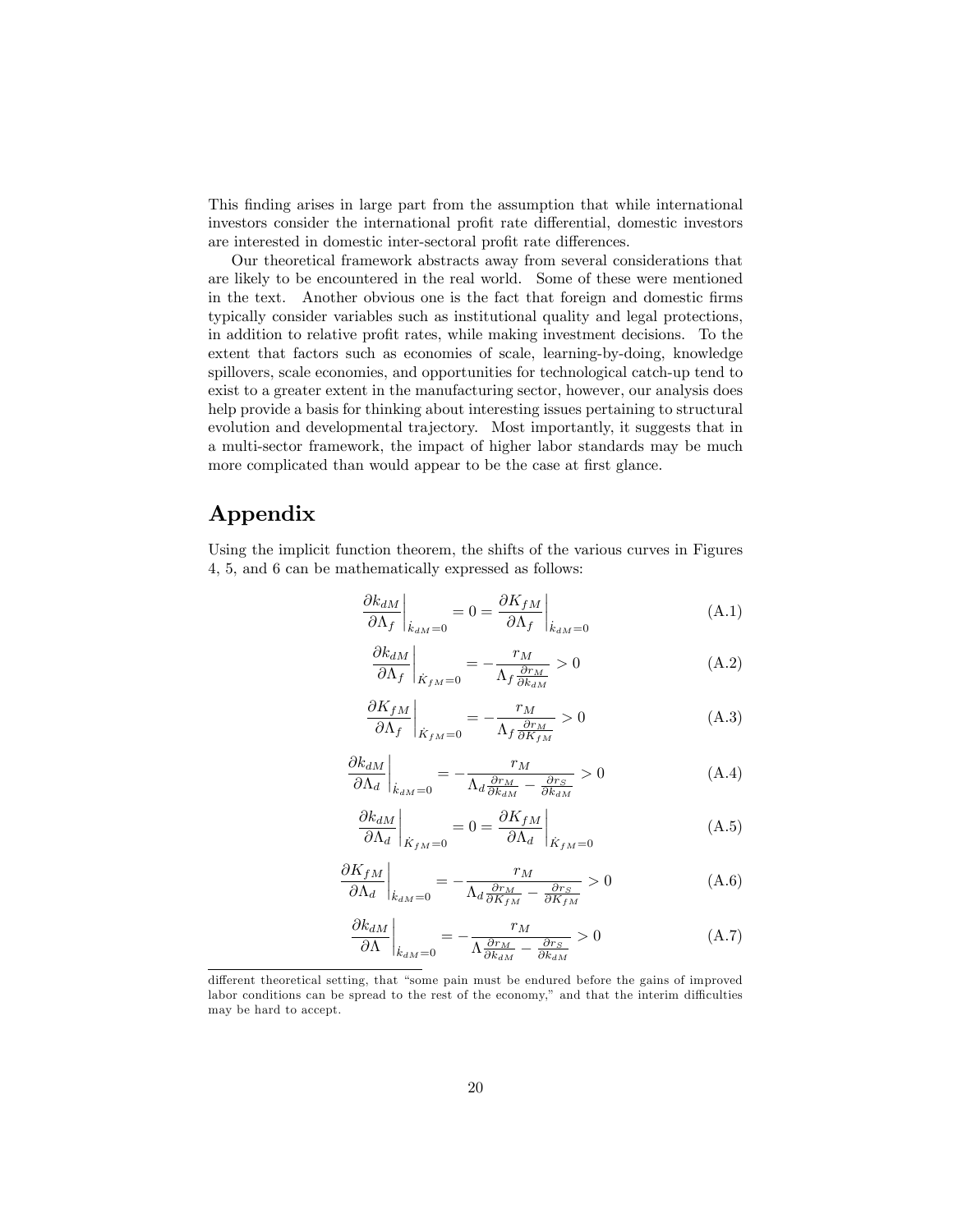$$
\left. \frac{\partial k_{dM}}{\partial \Lambda} \right|_{\dot{K}_{fM} = 0} = -\frac{r_M}{\Lambda \frac{\partial r_M}{\partial k_{dM}}} > 0
$$
\n(A.8)

$$
\left. \frac{\partial K_{fM}}{\partial \Lambda} \right|_{\dot{k}_{dM} = 0} = -\frac{r_M}{\Lambda \frac{\partial r_M}{\partial K_{fM}} - \frac{\partial r_S}{\partial K_{fM}}} > 0 \tag{A.9}
$$

$$
\left. \frac{\partial K_{fM}}{\partial \Lambda} \right|_{\dot{K}_{fM} = 0} = -\frac{r_M}{\Lambda \frac{\partial r_M}{\partial K_{fM}}} > 0 \tag{A.10}
$$

### References

- AREES Study Group (2009). Comparative studies of Indochina economies (Cambodia, Thailand and Vietnam): An input-output (I-O) approach. Working Paper 2009-10, Association of Regional Econometrics and Environmental Studies, Hanoi.
- Asian Development Bank (2006, August). The Mekong region: Foreign direct investment. Report, Asian Development Bank, Philippines.
- Aw, B., S. Chung, and M. Roberts (2000). Productivity and turnover in the export market: micro evidence from Taiwan and South korea. The World Bank Economic Review  $14(1)$ , 1–65.
- Brown, D. (2000, October). International trade and core labour standards: A survey of the recent literature. OECD Labour Market and Social Policy Occasional Papers 43, Organization for Economic Cooperation and Development, Paris.
- Busse, M. (2002). Do transnational corporations care about labor standards? Discussion Paper 182, Hamburg Institute of International Economics, Hamburg.
- Cuyvers, L., R. Soeng, J. Plasmans, and D. Van den Bulcke (2008, March). Productivity spillovers from foreign direct investment in the Cambodian manufacturing sector: Evidence from establishment-level data. Research Paper 2008-004, Faculty of Applied Economics, Antwerp.
- Cypher, J. and J. Dietz (2008). The Process of Economic Development. New York: Routledge.
- De Loecker, J. (2007, September). Do exports generate higher productivity? evidence from Slovenia. Journal of International Economics  $73(1)$ , 69–98.
- Gibson, B. (2005). Monitoring labor standards in a macroeconomic context. In M. SetterÖeld (Ed.), Interactions in Analytical Political Economy: Theory, Policy, and Applications. New York: M. E Sharpe, Inc.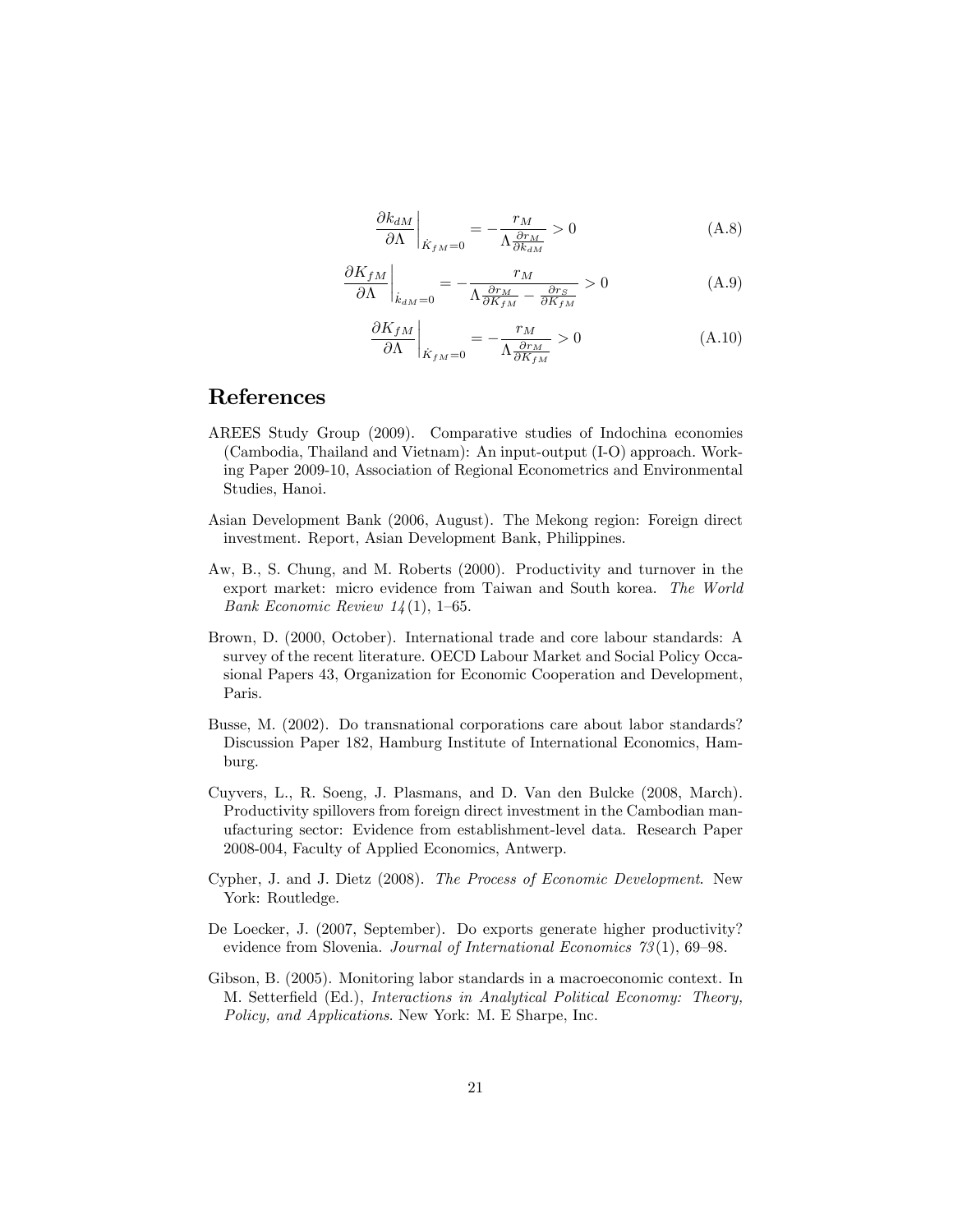- Greenaway, D. and R. Kneller (2007, October). Industry differences in the effect of export market entry: Learning by exporting? Review of World Economics  $143(3)$ , 416-432.
- Hiep, N. and H. Ohta (2009, May). Superiority of exporters and the causality between exporting and Örm characteristics in vietnam. Discussion Paper Series 239, Research Institute for Economics and Business Administration, Kobe University, Kobe.
- Lall, S. (1998). Exports of manufactures by developing countries: Emerging patterns of trade and location. Oxford Review of Economic Policy  $1/4(2)$ ,  $54 - 73.$
- Lall, S. (2000, June). The technological structure and performance of developing country manufactured exports, 1985-1998. Working Paper 44, Queen Elizabeth House, Oxford.
- Mahadevan, R. (2007, July). New evidence on the export-led growth nexus: A case study of Malaysia. The World Economy  $30(7)$ , 1069–1083.
- Martin, W. and K. Maskus (2001, May). Core labor standards and competitiveness: Implications for global trade policy. Review of International Economics  $9(2)$ , 317–28.
- Maskus, K. (1997, August). Should core labor standards be imposed through international trade policy? World Bank Working Paper 1817, The World Bank.
- Ogunleye, E. O. and R. K. Ayeni (2008, December). The link between export and total factor productivity: Evidence from Nigeria. International Research Journal of Finance and Economics  $(22)$ , 83–91.
- Rodrik, D. (2008). The real exchange rate and economic growth. Brookings Papers on Economic Activity 2, 365–412.
- Singh, N. (2003). The theory of international labor standards. In K. Basu, H. Horn, L. Roman, and J. Shapiro (Eds.), International Labor Standards. Malden, MA: Blackwell Publishing.
- Van Biesebroeck, J. (2005, December). Exporting raises productivity in Sub-Saharan African manufacturing firms. Journal of International Economics  $67(2)$ , 373-391.
- Wagner, J. (2007). Exports and productivity : A survey of the evidence from firm level data. World Economy  $30(60-82)$ .
- World Trade Organization (2008). Trade profiles 2008. Technical report, World Trade Organization.